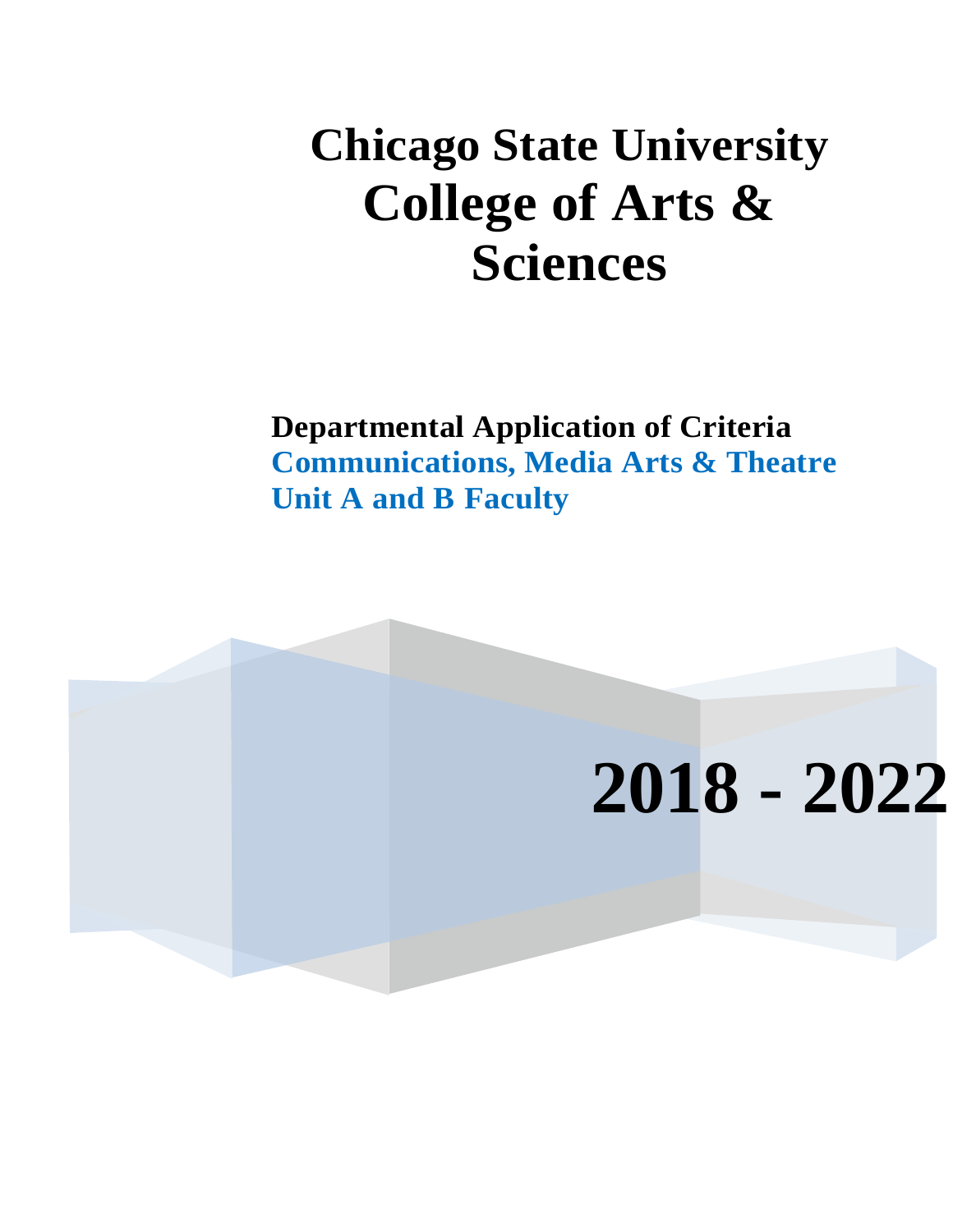#### **Communications, Media Arts & Theatre**

# **Unit A Faculty**

#### **I. University and College Intentions**

#### **A. University Mission Statement**

Chicago State University (CSU) is a public, comprehensive university that provides access to higher education for students of diverse backgrounds and educational needs. The university fosters the intellectual development and success of its student population through a rigorous, positive, and transformative educational experience. CSU is committed to teaching, research, service, and community development including social justice, leadership, and entrepreneurship.

#### **B. University Strategic Planning Goals**

The University Strategic Plan is available through the Cougar Connect portal.

#### **C. Conditions for Employment**

All Unit A faculty members must complete the State of Illinois ethics training and are required to have oral English proficiency as mandated by Illinois statute. Unit A teaching faculty are required to attend all department meetings. Where applicable, membership in a professional organization or professional licensure may also be required as a condition of employment at CSU.

#### **II. The Departmental Application of Criteria (DAC) for Unit A Faculty**

#### **A. DAC Preamble**

The purpose of this document is to provide criteria to evaluate employee performance in three areas– teaching, research, and service. The goal of evaluation is to ensure that University-identified standards of excellence are maintained in those three areas. This document is organized into three sections, each representing an area of evaluation. Each section identifies the categories of accepted materials and activities, their relative importance, and the methods of evaluation.

#### **B. Disciplines for this DAC**

This DAC is for the CMAT disciplines and will be used to evaluate Unit A faculty in the following programs: Communications, Media Arts and Theatre. Faculty whose research/creative activities are interdisciplinary by nature are encouraged to request that their evaluation be informed by the language of their existing DAC and the expertise of a faculty member from an area closely related to their activities, even if it is in an area outside of their discipline.

#### **C. Evaluation Portfolio**

The evaluation portfolio is a collection of materials submitted by the employee in order to substantiate performance in accordance with the DAC. Each portfolio must include the following:

- A copy of the current Departmental Application of Criteria
- A current curriculum vitae
- A yearlong work assignment and any revised work assignment worksheets
- Chairperson evaluation
- Peer evaluation(s)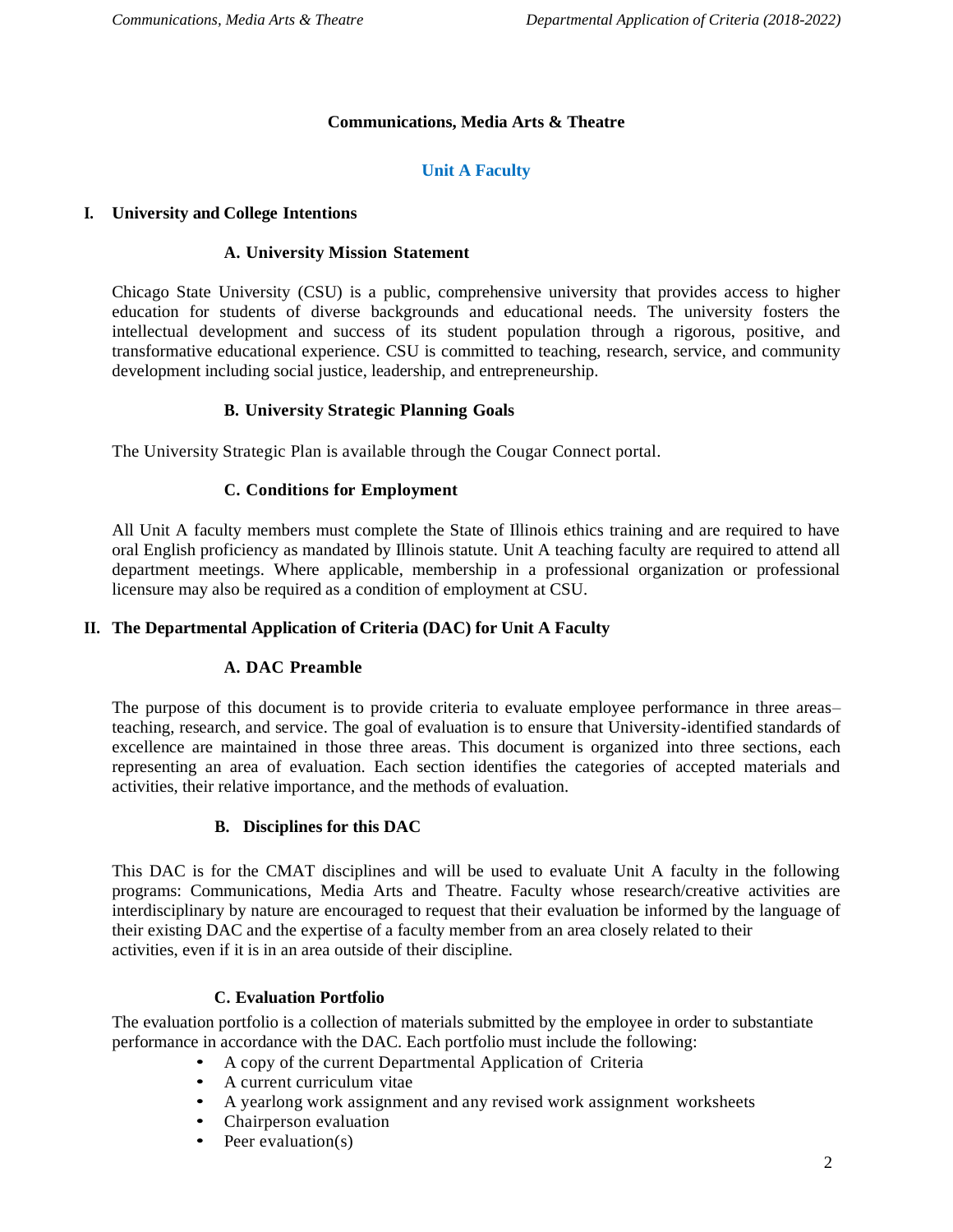- Student evaluations (except internships, independent studies and low-enrolled practica courses)
- Instructional materials (representative grading prompts, rubrics, and **graded** quizzes and writing assignments)
- Evidence of teaching/primary duties
- Evidence of research/creative activities
- Evidence of service activities
- Any other materials as set forth in the *Contract*

Below are guidelines each candidate should follow when submitting a portfolio for promotion, retention, tenure, or a PAI.

- 1. Only include materials within the evaluation period as stipulated in the *Contract*.
- 2. A letter of intent should be the first item in the portfolio and should provide a narrative summary of activities accomplished in the three areas. The letter of intent should be no more than two pages and should clearly identify the purpose of the submission (i.e. Fourth-Year Retention, PAI) and provide a summary of the entire portfolio. It should be clearly stated if the individual is to be evaluated on a higher standard, such as promotion or tenure by exception.
- 3. A one- to five-page narrative summary of supporting materials in the evaluation area is required and should precede each area of evaluation (Teaching/Primary Duties, Research/Creative Activity, Service). This narrative summary should provide a detailed reporting of the ways in which the employee meets evaluation criteria.
- 4. A table of contents with a pagination system is required.
- 5. The candidate should use the same headings and language as that found in the DAC for the three categories. Divisions between sections of the portfolio should be very clear and distinct.
- 6. The submission and review of portfolios are governed by a process set forth in the *Contract*. In particular, portfolios must be submitted by the requisite deadlines and once submitted, material may not be added or removed by the faculty member unless requested by the evaluator(s).
- 7. Submitted material shall not include personal information such as social security numbers.

#### **III. Department Personnel Committee (DPC)**

#### **A. Purpose**

The purpose of a Department Personnel Committee shall be to review materials submitted by faculty members of the Department seeking retention, promotion, professional advancement increase (PAI), or tenure, and to provide recommendations in accordance with the Contract. The dates for this process are specified in the University personnel action timetable.

#### **B. Composition**

The composition of the CMAT Department Personnel Committee (DPC) will consist only of Unit A members in the CMAT program. The voting policies will be determined by the program's bylaws and will not necessarily be uniform across the College. The CMAT Department will also determine the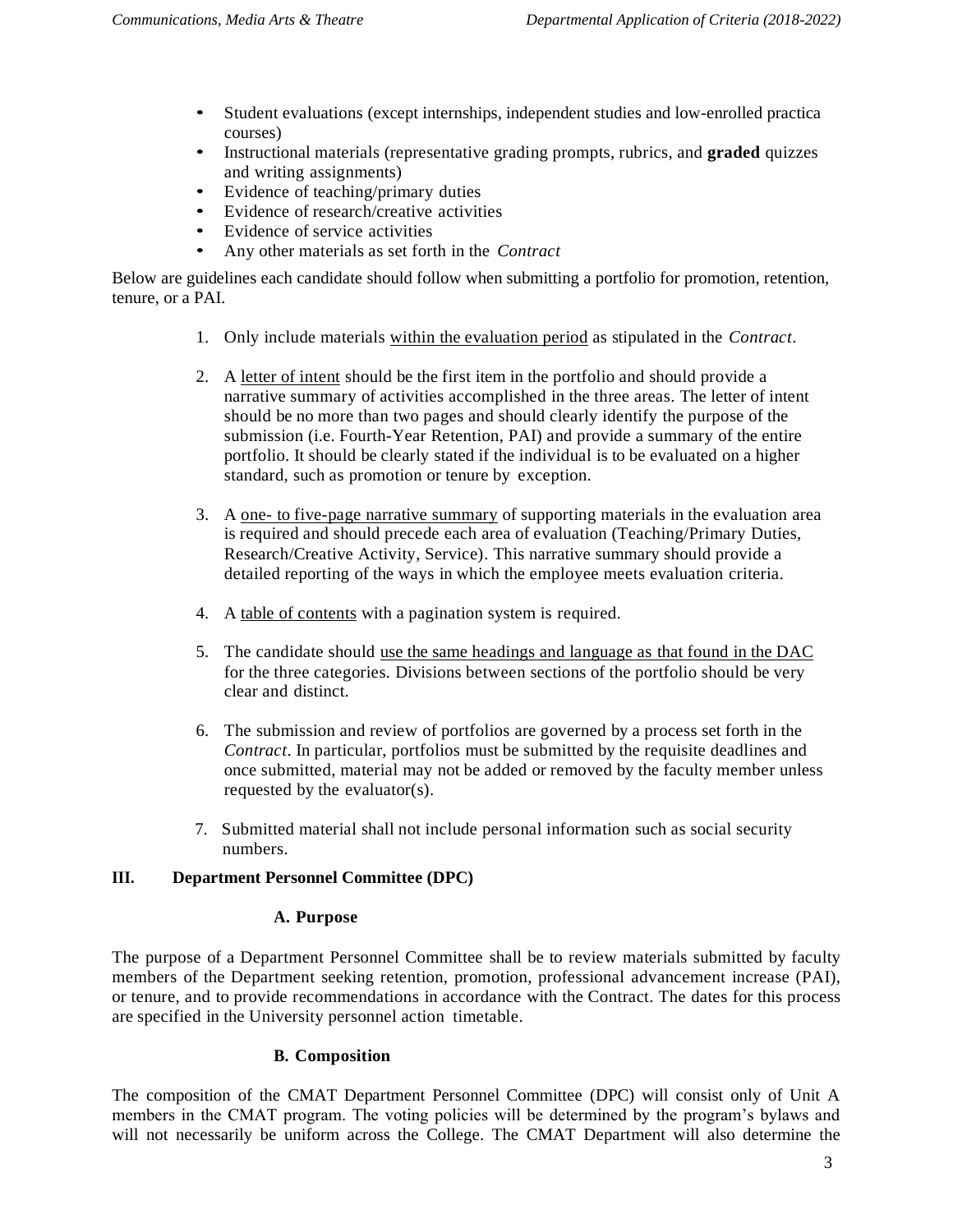procedure for naming peer reviewers and for developing the instrument used for peer and chairperson evaluations.

# **IV. Evaluation Criteria for Unit A Faculty**

The degree of effectiveness of performance of each faculty member who is being considered for retention, promotion, PAI, tenured-faculty review, or tenure shall be evaluated in the areas of teaching/performance of primary duties, research/creative activity, and service. The criteria by which these areas shall be evaluated are set forth in Sections V-VII of this document. Teaching/ performance of primary duties is considered the most important of the three areas of evaluation as stipulated in *Contract*  Article 19.3.a.1.

The Minimum Performance Requirements for Unit A faculty in each of the three areas of evaluation is shown in the table below for each personnel action. These Performance Requirements are as designated in the current *Contract* in Article 19.3.a.2. For a summary of the criteria for each Performance Requirement (Appropriate, Satisfactory, Exemplary, etc.), please see the expanded table below:

| <b>Personnel Action</b>    | <b>Teaching/Primary</b><br><b>Duties</b> | <b>Research/Creative</b><br><b>Activity</b> | <b>Service</b>             |
|----------------------------|------------------------------------------|---------------------------------------------|----------------------------|
| First year retention       | Satisfactory                             | Appropriate                                 | Appropriate                |
| Second year                | Satisfactory                             | Satisfactory                                | Satisfactory               |
| retention                  |                                          |                                             |                            |
| Third year retention       | Effective                                | <b>Highly Satisfactory</b>                  | <b>Highly Satisfactory</b> |
| Fourth year retention      | Highly effective                         | Effective                                   | Effective                  |
| Fifth year retention       | Significant                              | Highly effective                            | Highly effective           |
| Tenure                     | Superior                                 | Significant                                 | Significant                |
| <b>Associate Professor</b> | Superior                                 | Significant                                 | Significant                |
| <b>Full Professor</b>      | Superior                                 | Superior                                    | Superior                   |
| PAI                        | Superior                                 | Superior/Significant                        | Superior/Significant       |
| Tenure by                  | Exceptional/Superior                     | Exceptional/Superior                        | Exceptional/Superior       |
| Exceptionality             |                                          |                                             |                            |
| Post-Tenure Review         | Adequate/Exemplary                       | Adequate/Exemplary                          | Adequate/Exemplary         |

#### **Benchmark Requirements For Performance Levels**

In order for a candidate to be successful in retention, tenure, promotion, tenured faculty assessment, or professional advancement increase (PAI), the candidate must meet all requirements set forth below using specified materials and activities for each performance descriptor, which can be found in sections V, VI, and VII. Materials in a higher category can be used as substitutes for lower requirements, where applicable and appropriate. **Higher categories are ranked as such because these activities demand greater faculty time and expertise than lower categories.**

#### **Notes for the table:**

- 1. Research/Creative Activities in this table are organized on a hierarchy of value labeled as A or B; B indicates the highest level of achievement and A indicates a lower level of achievement.
- 2. Materials in a higher activity category can be used as substitutes for two activities in a lower category. Therefore (1)  $B2 = (2) B1$ ; (1)  $B1 = (2) A2$ ; (1)  $A2 = (2) A1$ .
- 3. Because long form creative and written projects move through phases of development over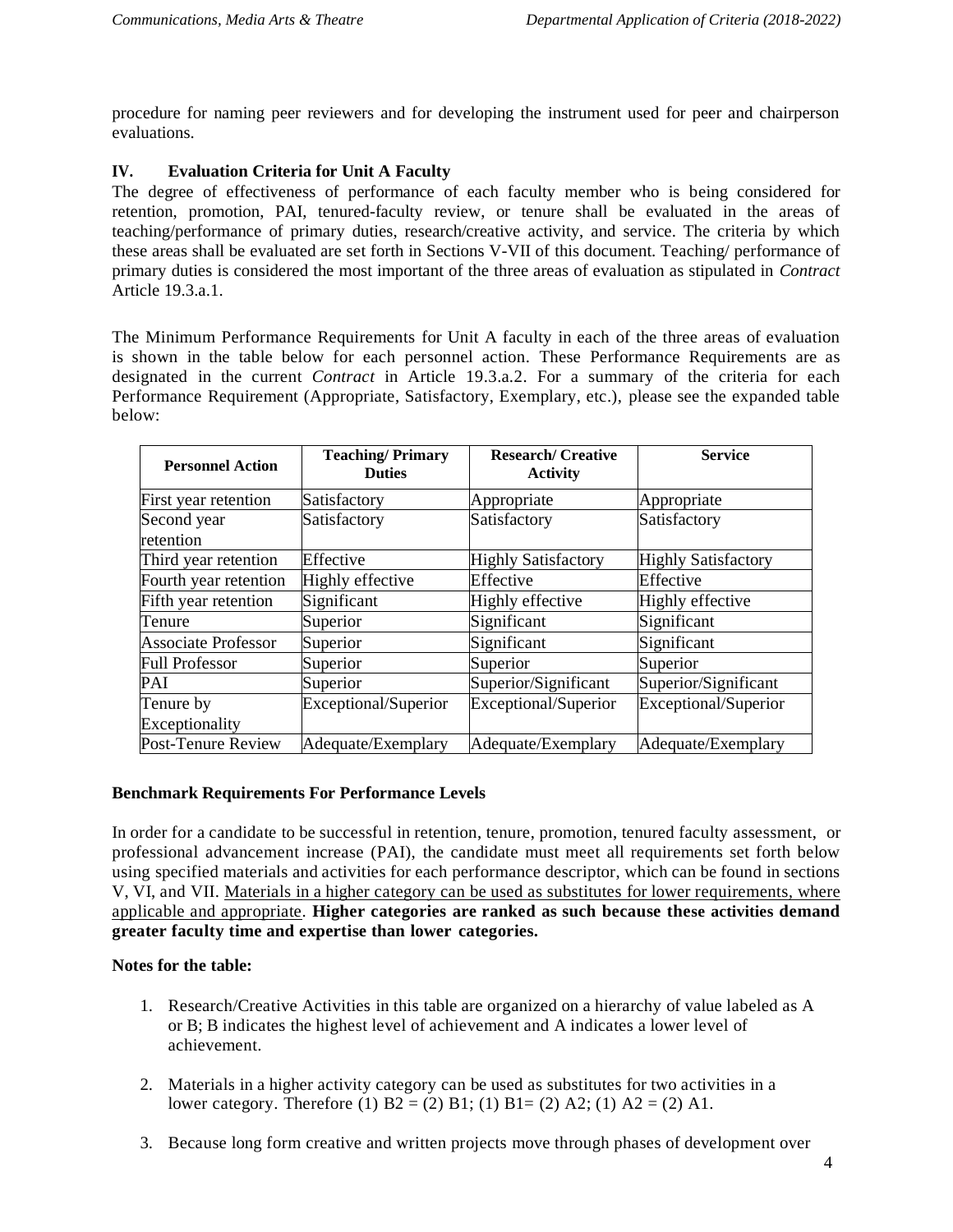the course of months and years, one major phase of a single project may be counted in a lower category one year and a second major phase may be counted in a higher category another year. Both phases of the project can be separately counted for tenure, promotion, and PAI. For instance, a play that is written one year and produced the next year could count as a B1 and a B2 for tenure, promotion, and PAI.

4. Research/Creative Activity and Service Activities should be separately listed and counted for **each** academic year of the evaluation period, when applicable.

| <b>Performance</b>                                                                                 | <b>Teaching/Primary Duties</b>                                                                                                                                  | Research/                                                                             | <b>Service Activities</b>                                                                                                                                                                                            |
|----------------------------------------------------------------------------------------------------|-----------------------------------------------------------------------------------------------------------------------------------------------------------------|---------------------------------------------------------------------------------------|----------------------------------------------------------------------------------------------------------------------------------------------------------------------------------------------------------------------|
| <b>Indicator</b>                                                                                   |                                                                                                                                                                 | <b>Creative Activity</b>                                                              |                                                                                                                                                                                                                      |
| <b>Appropriate</b>                                                                                 | N/A                                                                                                                                                             | $I^{st}$ year<br>$(1)$ A <sub>1</sub>                                                 | $I^{st}$ year<br>$(1)$ A1+ $(1)$ additional<br>Category 1                                                                                                                                                            |
| <b>Satisfactory</b>                                                                                | $Ist$ year<br>"Satisfactory" rating for $A.a + (1)$<br>additional A activity (and "Satisfactory" in<br>all assigned B activities)                               | $2^{nd}$ year<br>$(2)$ A1 or $(1)$ A2                                                 | $2^{nd}$ year<br>$(2)$ A1 + (1) B1 + (1)<br>additional Category 1<br>activity                                                                                                                                        |
| <b>Highly</b><br><b>Satisfactory</b>                                                               | N/A                                                                                                                                                             | 3 <sup>rd</sup> year<br>(2) A1 + either (2) A2 or (1)(2) A1 + (1) A2 + (2) B1 +<br>B1 | 3 <sup>rd</sup> year<br>(1) additional Category 2<br>activity                                                                                                                                                        |
| <b>Effective</b>                                                                                   | 3rd<br>"Effective" rating for A.a + (2) additional $A(3) A2 + (1) B1$<br>activities (and /Effective" in all assigned<br><b>B</b> activities)                    | year <sup>4th</sup> year                                                              | $4^{th}$ year<br>$(2)$ A1 + (2) A2 + (2) B1 +<br>$(1)$ C1 + $(1)$ additional<br>Category 2 activity                                                                                                                  |
| <b>Highly</b><br><b>Effective</b>                                                                  | $4^{th}$<br>"Highly Effective" rating for A.a + (3) additional (2) $B1 + (1)B2$<br>A activities (and "Highly<br>Effective" in all assigned B activities)        | year5 <sup>th</sup> year                                                              | $5^{th}$ year<br>$(2)$ A1 + (2) A2 + (2) B1 +<br>$(1) B2 + (1) C1 + (2)$<br>additional Category 2<br>activities                                                                                                      |
| <b>Significant</b>                                                                                 | 5 <sup>th</sup><br>"Significant" rating for A.a + (3) additional $A$ (not cumulative)<br>activities (and "Significant" in all assigned $B(3) B1$<br>activities) | yearOptional                                                                          | Optional-<br>(not cumulative)<br>$(2)$ A1 + (2) A2 + (2) B1 +<br>$(1) B2 + (1) C2 + (1) D1/E1$<br>+ (2) additional Category 2<br>activities                                                                          |
| <b>Significant</b><br><b>Cumulative</b><br>(Promotion to<br><b>Associate</b><br><b>Professor</b> ) | N/A                                                                                                                                                             | Cumulative<br>$(1)$ A2 + (3) B1 + (1) B2                                              | Cumulative<br>$(7)$ A1 + (2) A2 + (3) B1 +<br>$(1) C1 + (1) C2 +$<br>(5) additional Category 1<br>$\text{activities} + (2) \text{ additional}$<br>Category 2 activities                                              |
| <b>Significant</b><br><b>Cumulative</b><br>(Promotion to<br><b>Tenure, PAI</b> )                   | N/A                                                                                                                                                             | Cumulative<br>$(4)$ A2 + (2) B1 + (2) B2                                              | Cumulative<br>$(11)$ A1 + (6) A2 + (3) B2 +<br>$(3)$ C1 + (3) C2 + (2)<br>additional<br>Category<br>1<br>activities with at least one<br>activity in groups $D$ and $E +$<br>(3) additional Category 2<br>activities |

## **RETENTION/PROMOTION REQUIREMENTS**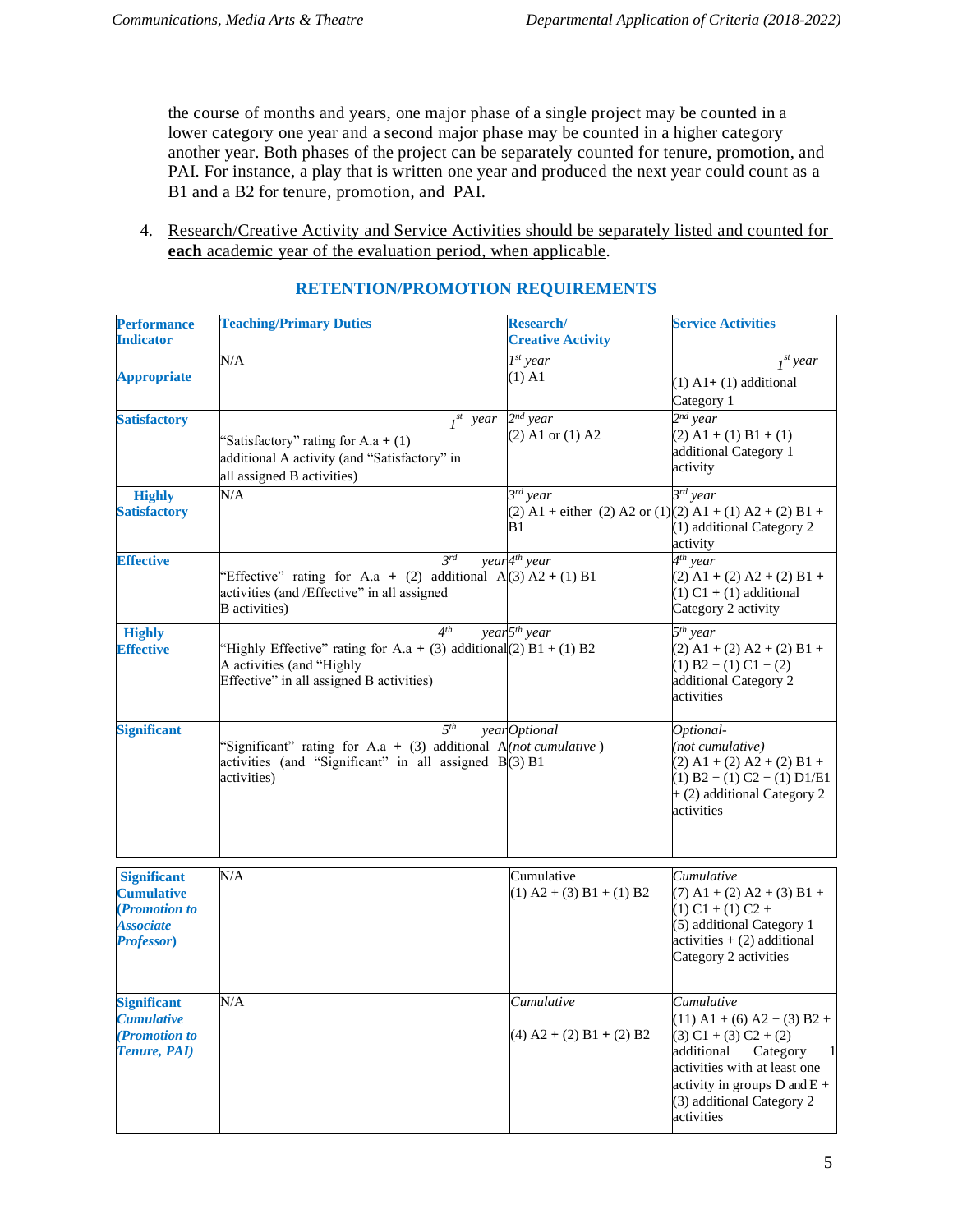| <b>Superior</b><br><b>Cumulative</b><br>(Promotion to<br>Tenure,<br>Full<br><b>Professor</b> ) | "Superior" rating for $A.a + (3)$ additional A<br>activities (and "Superior" in all assigned B<br>activities)                                        | Cumulative<br>$(6)$ A2 + (2) B1 + (2) B2 | <i>Cumulative</i><br>(20) Category 1 activities<br>with at least one activity in<br>Categories A, B, C, D, and<br>$E + (15)$ additional Category<br>2 activities |
|------------------------------------------------------------------------------------------------|------------------------------------------------------------------------------------------------------------------------------------------------------|------------------------------------------|------------------------------------------------------------------------------------------------------------------------------------------------------------------|
| <b>Exceptional</b>                                                                             | "Exceptional" rating for $A.a + (4)$ additional A<br>activities (and "Superior" in all assigned B<br>activities)                                     | Cumulative<br>$(8)$ A2 + (4) B1 + (2) B2 | Cumulative<br>(25) Category 1 activities<br>with at least one activity in<br>Categories A, B, C, D, and<br>$E + (20)$ additional Category<br>2 activities        |
| <b>Adequate (Post-</b><br><i>tenure review</i> )                                               | "Highly Effective" rating for A.a + (2) additional $(1)$ A1 + (1) A2<br>A activities (and "Highly Effective" in all assigned<br><b>B</b> activities) |                                          | $(2)$ A1 + $(3)$ additional<br>Category 1 activities from<br>groups B, C, D, or E                                                                                |
| <b>Exemplary</b><br>(Post-tenure<br>review)                                                    | "Significant" rating for A.a + (3) additional $A(1) A2 + (1) B1$<br>activities (and "Significant" in all assigned B<br>activities)                   |                                          | $(2)$ A1 + $(3)$ additional<br>Category 1 activities $+(2)$<br>Category 2 activities from<br>groups $B, C, D,$ or $E$                                            |

# **V. Categories of Materials and Activities, Relative Importance, and Methods of Evaluation for Teaching /Primary Duties**

The two aspects of the category Teaching/Performance of Primary Duties are to be weighted in their evaluation in proportion to the assignment of CUEs for that aspect. Because each of these aspects is quite different, the categories, importance, criteria, and guidelines for each aspect will be covered in two parallel sections: **A. Teaching** and **B. Performance of Primary Duties**. The teaching section is first and the performance of primary duties follow immediately after and before the research/creative activities. The breakdown of the evaluation activities for both **Teaching (A)** and **Primary Duties (B**) are summarized in the tables below.

Each portfolio must include a teaching/primary duties narrative. The narrative will explain, among other things, how the candidate meets the established criteria. It will also document changes made to course instruction during the evaluation as a result of assessment activities.

| V. TEACHING/PRIMARY DUTIES CATEGORIES                                                           |                                                    |  |
|-------------------------------------------------------------------------------------------------|----------------------------------------------------|--|
| A. TEACHING                                                                                     | <b>B. PRIMARY DUTIES</b>                           |  |
| a. Classroom performance                                                                        | a. Primary duty performance                        |  |
| b. Other teaching related activities                                                            | b. Other primary duty related activities           |  |
| c. Curriculum development and revision                                                          | c. Program development and enhancement             |  |
| d. Professional development related to primary duty<br>d. Professional development for teaching |                                                    |  |
|                                                                                                 | e. Release time for CSU Theatre, CSU TV, CSU Radio |  |

# **Teaching Materials to be Evaluated (Type A Activities)**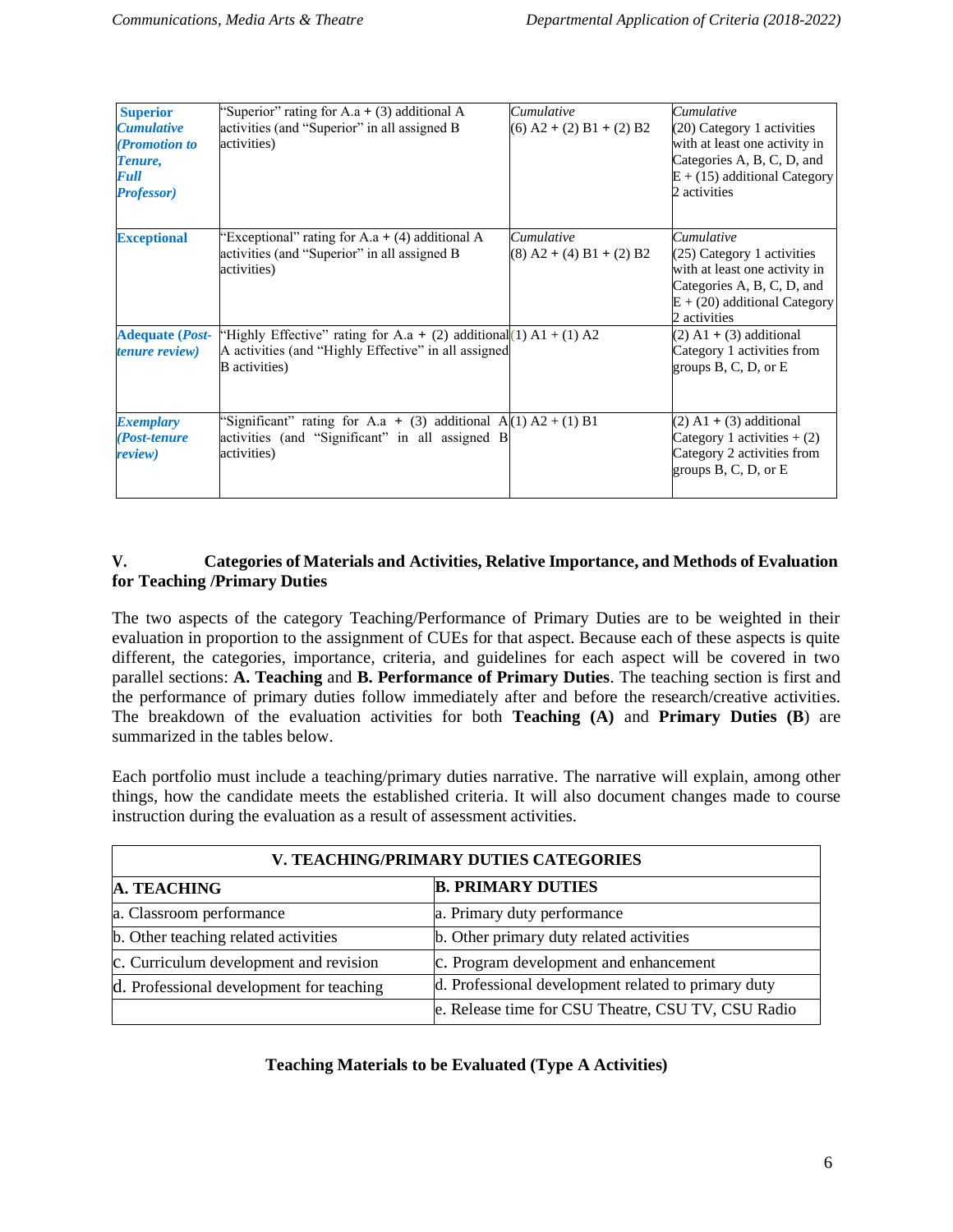|                                                  | Materials to be Evaluated                                                                                                                                                                                                                                                                                                                                        |  |
|--------------------------------------------------|------------------------------------------------------------------------------------------------------------------------------------------------------------------------------------------------------------------------------------------------------------------------------------------------------------------------------------------------------------------|--|
| (A) Activities                                   | *items with an asterisk are required; however, if                                                                                                                                                                                                                                                                                                                |  |
|                                                  | seeking credit for an A activity, evidence must be                                                                                                                                                                                                                                                                                                               |  |
|                                                  | submitted.                                                                                                                                                                                                                                                                                                                                                       |  |
| a. Classroom performance                         | 1. Revised<br>faculty workloads<br>for<br>the                                                                                                                                                                                                                                                                                                                    |  |
|                                                  | evaluation period.*                                                                                                                                                                                                                                                                                                                                              |  |
|                                                  | Required peer and chair evaluations<br>2.<br>during the evaluation period.*                                                                                                                                                                                                                                                                                      |  |
|                                                  | 3.<br>Student<br>evaluations<br>(with<br>student<br>comments) for each course evaluated<br>during the review period. This includes<br>online and hybrid courses.*                                                                                                                                                                                                |  |
|                                                  | The course syllabi, the final exam/project<br>4.<br>guidelines, representative exams and<br>assignments,<br>and<br>sample<br>graded<br>assignments, including but not limited to<br>writing assignments, for each different<br>course taught during the evaluation<br>period.*                                                                                   |  |
|                                                  | 5.<br>Classroom assessment data submitted for<br>assessment reports, if relevant to the<br>class.*                                                                                                                                                                                                                                                               |  |
|                                                  | The following may also be submitted:<br>6.<br>Handouts and/or study guides<br>$\circ$<br>Signed statements relating to<br>$\circ$<br>teaching performance<br>Teaching awards<br>$\circ$<br>Class grade distributions<br>$\circ$<br>Materials from tutoring and help<br>$\circ$<br>sessions<br>Evidence that academic early<br>$\circ$<br>warnings were submitted |  |
| b. Other teaching related activities if relevant | Evidence of training students in<br>research/creative activities                                                                                                                                                                                                                                                                                                 |  |
|                                                  | Evidence of training students as teaching<br>2.                                                                                                                                                                                                                                                                                                                  |  |
|                                                  | assistants/tutors<br>Evidence of student mentoring<br>3.<br>Evidence of assisting with study<br>4.<br>groups/tutoring groups                                                                                                                                                                                                                                     |  |
| c. Curriculum development and revision           | Original instructional materials such as<br>1.<br>learning aids, and new hands-on<br>activities/creative activities. (Such<br>projects may also be counted under<br>Research and Service if justified.)<br>Updates to lecture materials.<br>2.<br>Evidence of efforts to develop new<br>3.<br>courses, update existing courses and/or<br>course materials.       |  |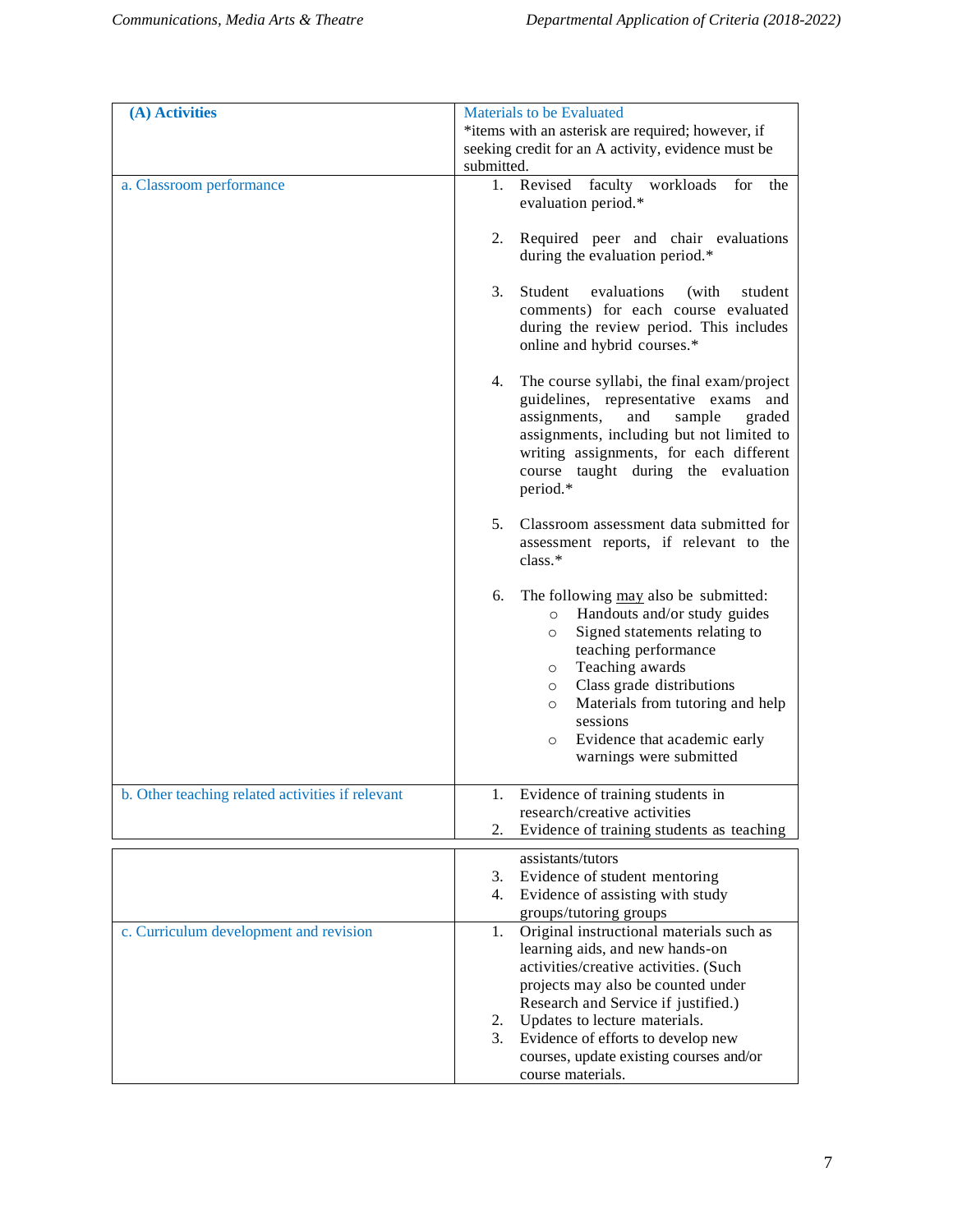| d. Professional development for teaching<br>improvement | Documentation of participation in a<br>workshop activity that directly contributes<br>to course development and improvement<br>of teaching |
|---------------------------------------------------------|--------------------------------------------------------------------------------------------------------------------------------------------|
|                                                         | 2. Evidence of attendance at a trade show,<br>screening, staged performance, lecture,<br>exhibit, vendor event, etc.                       |
|                                                         | 3. Evidence of self-training in new<br>technologies, software.                                                                             |
|                                                         | Evidence of participation in a meeting of<br>4.<br>a professional organization for film,<br>theatre and/or media related professions.      |
|                                                         | A completed literature review in the<br>5.<br>subject area to inform and improve<br>teaching.                                              |

## **Relative Importance of Teaching (Type A Activities) and Methods of Evaluation**

For all teaching faculty, including online teaching faculty, the evaluation of classroom performance is the most significant activity. Evaluation of a candidate's teaching will include consideration of the candidate's effectiveness in the following areas: execution of assigned responsibilities; command of the subject matter or discipline; ability to organize, analyze and present material clearly and effectively; ability to encourage and interest students in the learning process; and in student mentoring, advisement, counseling and direction of individual learning activities. Below are specific instructions regarding the evaluation of A activities:

#### *Course Syllabi*

Syllabi are expected to clearly define the following: course description; course objectives/ learning outcomes; assessment methods; the name of the text and other required materials; instructor's name, phone number, e-mail address, office location, and office hours; class meeting time and location; a weekly calendar of activities for the course; a link to the university ADA statement; material to be covered in the course; policies concerning attendance, tardiness, and makeup exams; grading standards; frequency and relative weights of exams, quizzes, homework, papers, and other materials; laboratory/studio safety rules (if appropriate); link to the University student evaluation sit[e;](http://www.csu.edu/course-eval%3B) information about field trips (if appropriate); and a link to the university policy concerning plagiarism. In addition, it is expected that syllabi will be professionally produced with a minimum of spelling, grammatical or typographical errors, that all instructions and conditions are internally consistent, and that the course content and prerequisites reflect the catalog description. All syllabi will be in the HLC format and will include items required for specific accrediting agencies when appropriate. For courses where a 4000-level class meets with a 5000-level class, it is expected that the two classes will have different syllabi, different learning outcomes, and different assessment methods.

#### *Course Materials*

Exams, quizzes, and projects submitted for evaluation are expected to reflect the following qualities: appropriate coverage of the assigned material with adequate rigor, questions which are clearly stated, questions which are appropriate for the level of the course, a length which is appropriate for the time allotted, and a minimum of spelling, grammatical or typographical errors. Other materials submitted will be evaluated with regard to their value in assisting student learning and appropriateness for the course.

#### *Student Evaluations*

Faculty shall give their students, except those enrolled in practica, tutorials, independent study courses,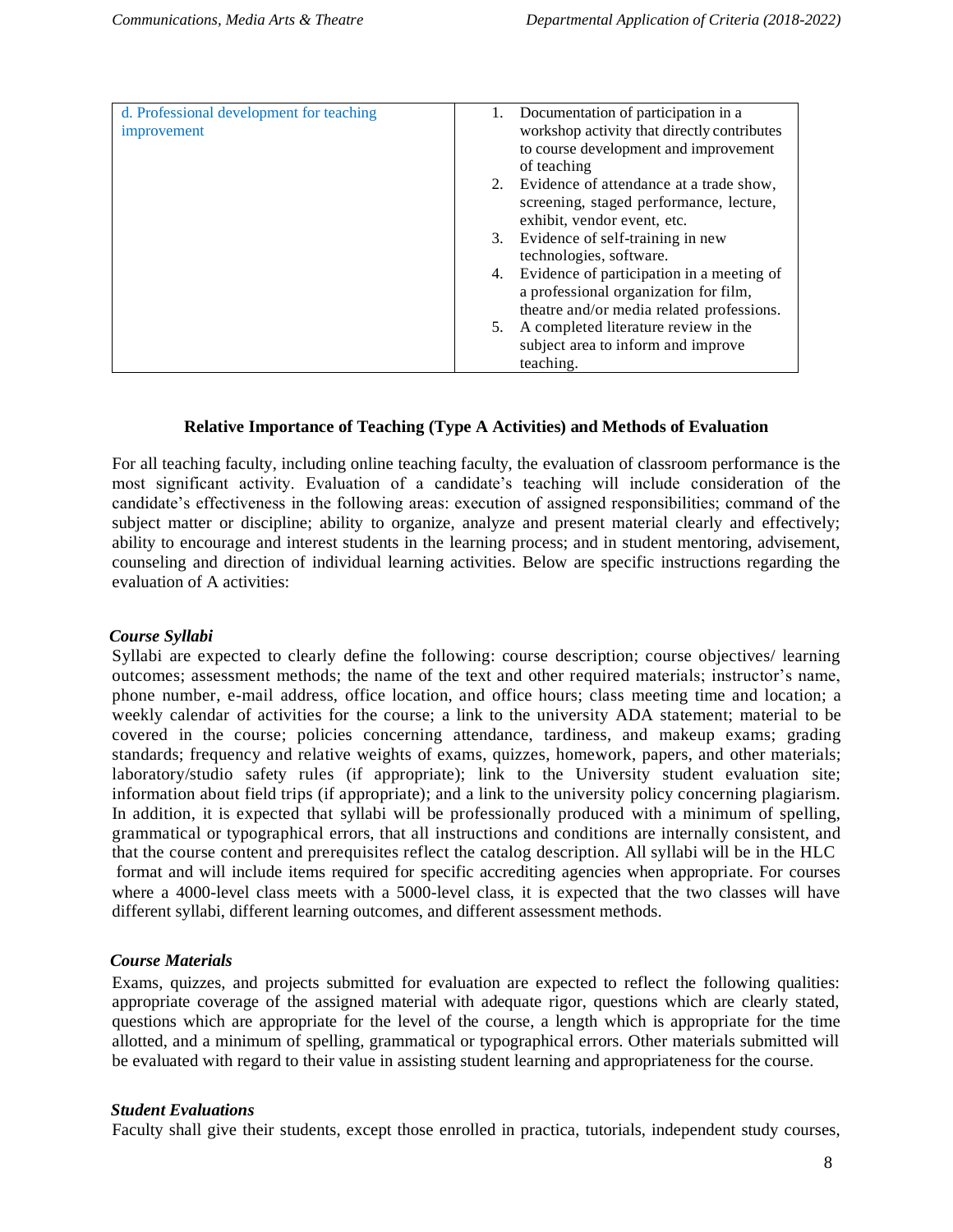and research courses, the opportunity to evaluate their teaching effectiveness through the student evaluations provided online by the University Evaluation Website. The faculty member shall inform students of the evaluation procedure by placing an item in their syllabi that informs the student about the online evaluation procedure. The results of these evaluations will be provided to the faculty member only after the course grade has been submitted. The faculty member will place student evaluations for each course evaluated (including student comments) during the review period. The DPC will use the following measurement scale to interpret student evaluations:

> 2.5 to 2.6 for Satisfactory 2.61 to 3.0 for Effective 3.01 to 3.5 for Highly Effective 3.51 to 4.0 for Significant 4.01 to 5.0 for Superior

## *Teaching Assessment Activities*

All classes should have some form of assessment as required by the CMAT program assessment process. For those courses required to implement special assessment activities for accreditation, general education, or other that the department designates, additional assessment instruments must be administered. Faculty administering such additional assessment instruments must compile the results and return them to the Assessment Coordinator(s) by the specified due date.

## *Peer Evaluations*

Each faculty member shall include the results of at least one peer evaluation conducted during the evaluation period. Each faculty member going up for promotion to Associate Professor, Professor, or for PAI must have at least one peer evaluation during the twelve months prior to the deadline for submission of the application for promotion. Faculty who are evaluated for post-tenure review may request, but are not required to obtain, a peer evaluation. For online course evaluations, access to the Moodle site must be granted to the peer evaluator to facilitate the evaluation of the faculty member teaching the course.

#### *Chairperson Evaluation*

For each tenure-track candidate, the Department Chairperson will write a class visitation report. Faculty who are evaluated for post-tenure review may request that the Chairperson conduct a class visitation each year, but, according to the UPI Contract, they are not required to be visited. Each faculty member going up for promotion to Associate Professor, Professor or for PAI must have at least one classroom visitation by his or her Chairperson during the twelve months prior to the deadline for submission of the application for promotion. For online courses, access to the Moodle site must be granted to the evaluator to facilitate the evaluation of the faculty member teaching the course. In addition to an evaluation of the lesson observed, the Chairperson's evaluation should also take into account the degree of professionalism displayed in the performance of primary duties and can include additional areas firmly linked to teaching/primary duty performance. Such examples of additional areas are listed below. A Chairperson must have documented evidence if any of these concerns are raised in the classroom evaluation:

- Student complaints
- Availability during office hours
- Responding to students in a timely manner
- Tardiness or early class termination
- Ending class before finals week
- Unexcused, missed, or cancelled classes
- Submission of academic warnings, grades, and other class-related paperwork

#### *Curriculum Revision and Development*

These activities include but are not limited to: new course development, new instructional material development, updated lecture materials and/or assignments, evidence of efforts to develop new courses, and new option development. Effectiveness as measured by adoption and implementation of the proposed courses and options should be documented.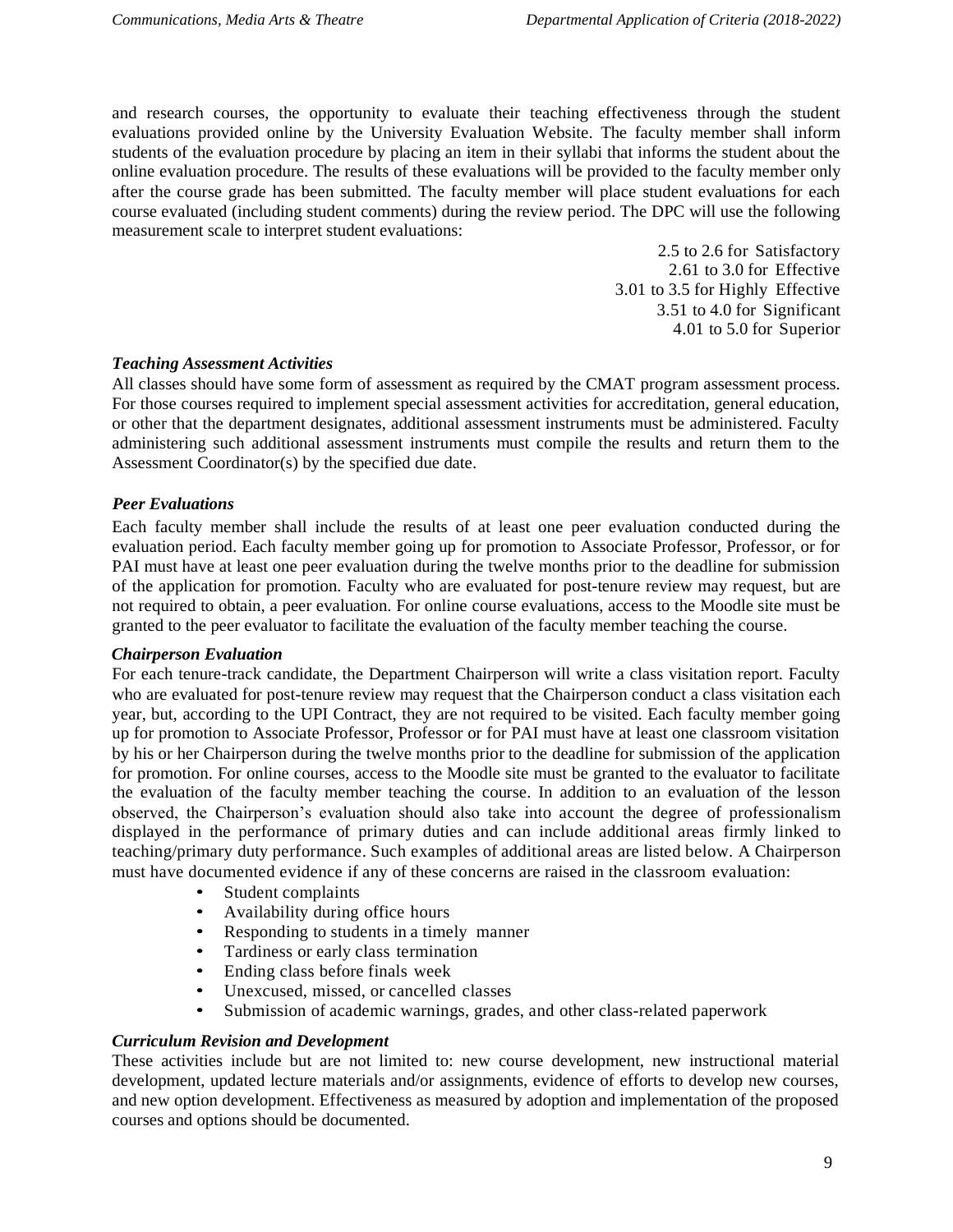#### *Professional Development Activities for Teaching Improvement*

These activities include but are not limited to activities that specifically contribute to course development and improvement of teaching: attendance at theatrical or performance events, attendance at a trade show, screening, lecture, exhibit, media vendor event, participation in short courses, conferences and workshops, self-training in new technologies or software, participation in a meeting of a professional organization for film, theatre, and/or media related professions, attainment of additional degrees, sabbaticals, fellowships, and other teaching related, educational experiences. Documentation of participation in an activity that contributes to course development and improvement of teaching is required. A written literature review, other research, or self-training completed that strengthens faculty teaching is also acceptable.

| <b>Types of B Activities</b>                                                                                                                 | <b>Required Materials for Evaluation</b>                                                                                                                                                                    |  |
|----------------------------------------------------------------------------------------------------------------------------------------------|-------------------------------------------------------------------------------------------------------------------------------------------------------------------------------------------------------------|--|
| a. Research Release Time                                                                                                                     | Letter of evaluation<br>$\bullet$<br>Synopsis of activities related to the primary duty                                                                                                                     |  |
| b. Program Coordinator or<br><b>Administrative Release</b><br><b>Time</b>                                                                    | Letter of evaluation<br>$\bullet$<br>Synopsis of activities related to the primary duty                                                                                                                     |  |
| c. Academic Release Time                                                                                                                     | Letter of evaluation<br>$\bullet$<br>Synopsis of activities related to the primary duty<br>$\bullet$                                                                                                        |  |
| d. Assessment Release Time                                                                                                                   | Letter of evaluation<br>$\bullet$<br>Synopsis of activities related to the primary duty<br>Representative assessment reports<br>٠<br>Evidence of attendance at assessment meetings                          |  |
| e. Advising Release Time                                                                                                                     | Letter of evaluation<br>$\bullet$<br>Synopsis of activities related to the primary duty<br>Summary of completed advisor<br>(if<br>surveys<br>available)<br>Evidence of attendance at advising meetings<br>٠ |  |
| f. Other Types of Release<br>Time, including CSU TV,<br><b>CSU Radio, CSU Theatre,</b><br>and CSU Theatre Coordinator<br><b>Release Time</b> | Letter of evaluation<br>$\bullet$<br>Synopsis of activities related to the primary duty<br>٠<br>Supporting documents such as playbills, flyers,<br>$\bullet$<br>meeting agendas and/or minutes              |  |

## **Primary Duty Materials To Be Evaluated (Type B Activities)**

#### **Relative Importance of Primary Duty (B) Activities and Methods of Evaluation**

The performance of primary duties (beyond required classroom activities) is as central to the teaching function of the institution as direct instruction. The acquisition of resources, activities directed at program improvement, and other professional development activities that are assigned must be evaluated. The division of CUEs between teaching and primary duties, as listed on the approved and revised faculty workload assignment, will dictate the relative importance between these two categories where required. Compensated duties or other activities where release time has been provided do not diminish the importance of direct instructional activities, but should be viewed as significant in relationship to one's professional development and the mission of the university. Below are specific instructions regarding the evaluation of B activities:

#### *Synopsis of activities related to the primary duty*

Documentation of attendance at activities related to the assigned primary duties is required. Additional documentation that may be required includes: the maintenance of appropriate and accessible records,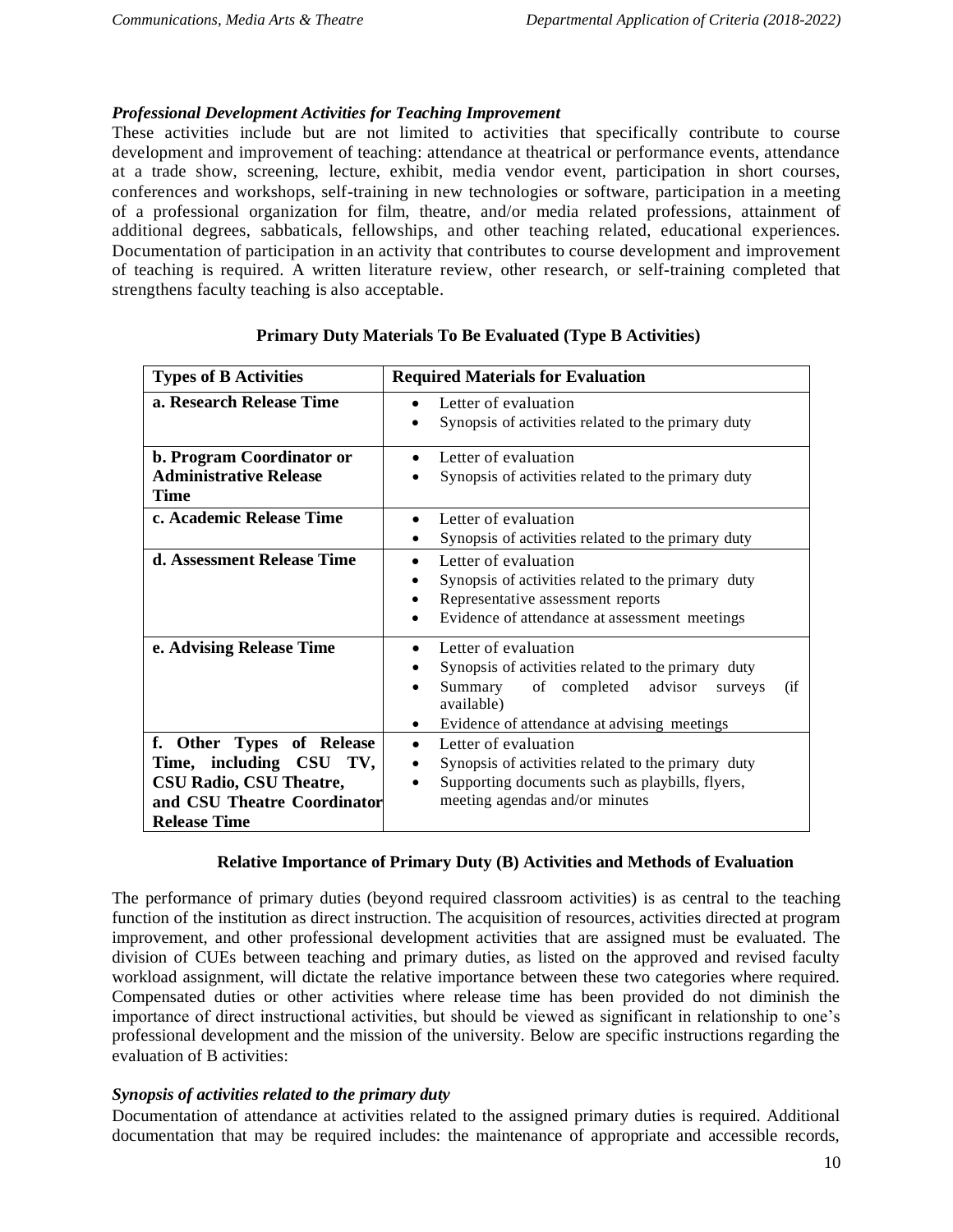copies of progress reports submitted, attendance at workshops, training courses or other development programs related to the primary duty. If release time has been granted for research, then a narrative summary of the research performed must be included in this section even if details of the conduct and product of research is reported in the research section. If release time has been granted for being a program coordinator, then the results of being a program coordinator may still be reported in the service section.

#### *Program Improvement/Acquisition of Resources*

Significant improvements to a program and/or acquisition of resources to improve a primary duty activity should be documented and explained (example: an advisor develops a method for improving the quality and efficiency of advising).

#### *Professional Development for Program Improvement*

These activities include, but are not limited to participation in short courses, conferences and workshops, and other programs related to program improvement or development. Documentation of participation in professional development activities must be provided for consideration to be given in the portfolio. Activities include but are not limited to attendance at theatrical or performance events; attendance at a trade show, screening, lecture, exhibit, or media vendor event; participation in short courses, conferences and workshops, self-training in new technologies or software; participation in a meeting of a professional organization for film, theatre and/or media related professions; and attainment of additional degrees, sabbaticals, fellowships, and other teaching related, educational experiences that directly contribute to course and teaching development. Documentation of participation coupled with a justification that speaks to the ways in which activities support course and teaching development must be provided for consideration. Documentation of participation in an activity that contributes to course development and improvement of teaching is required. A completed literature review or self-training completed with an explanation of how the activity contributes to program improvement is also acceptable.

#### **VI. Categories of Materials and Activities, Relative Importance, and Methods of Evaluation for Research /Creative Activity**

Research and Creative Activity is important to the intellectual life of the university and the society in which we live. A record of all research/creative activities, supporting evidence, and a narrative summary should be organized according to the two categories listed below, the guidelines for evaluation, and the relative importance of the activity. The list is not meant to be exhaustive, rather illustrative of the types of research to be included in the portfolio.

Faculty members shall not be restricted or limited in the area in which they engage in scholarly activities. The most significant criterion for evaluation shall be evidence that the candidate is attempting to contribute to the advancement the discipline. No limits are to be placed on the kinds of research or creative activities selected, as long as there is a demonstrable relationship between the candidate's contribution and their academic area. The categories that follow, and the activities listed within each category, are meant to exemplify these activities and their ranking and relative importance. Each faculty member is encouraged to consult with a member of the DPC concerning their activities and the appropriate category to be used given the documentation presented.

#### **Relative Importance of Research/Creative Activities and Discipline-specific Definitions**

**A.** All research and creative activities submitted in the portfolio must be clearly identified according to the four categories listed above: A1, A2, B1, or B2. The conceptual framework of this CMAT DAC regards all scholarly/creative activities as productive for the furtherance of the discipline, but assigns more value to activities in B1 and B2 because these activities represent a higher level of scholarly research and creative achievement, demanding more challenging intellectual and creative efforts than activities in the A1 and A2 categories. Where possible and appropriate, a higher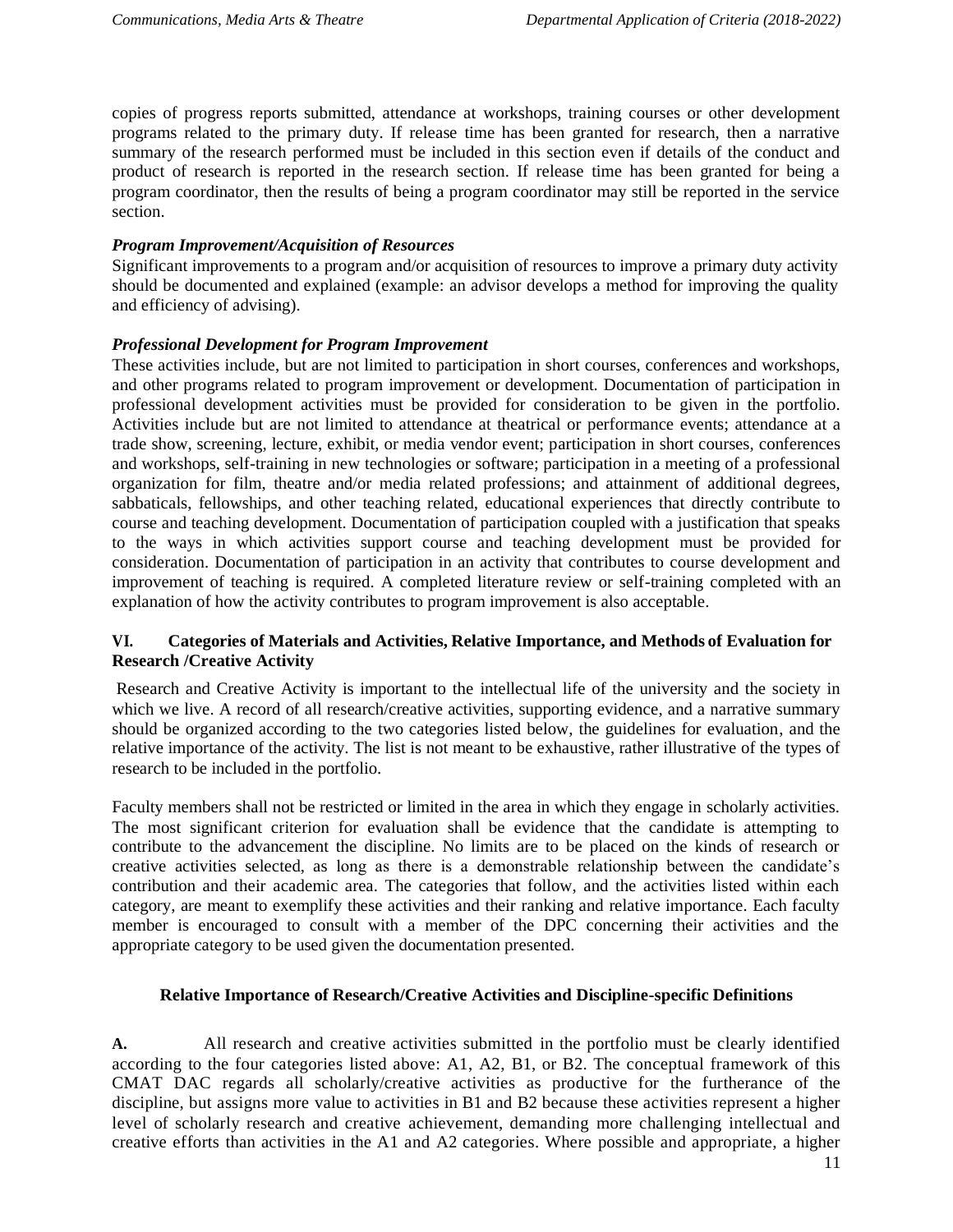.

category activity can replace a lower category activity. University and renowned publishers will be recognized as more significant than un-vetted or self-publishing entities. Nearly completed research activity has more significance than ongoing or newly originated research. Consideration will be given to the relevance of the conference, institution or granting agency as well as the level of peer review or competitiveness associated with presentations, performances, or screenings in a venue.

**B.** In all categories, the quality, scope, and professional stature of the activity will be judged by the DPC as to whether the standard indicated has been fulfilled. Candidates will not only be judged on meeting the minimum quantity of activities required to fulfill the performance standard indicated but also their quality. It shall be the responsibility of the candidate to clearly articulate which standard is met, provide documentation for that standard, and explain the significance of the activity.

*C.* Research and Creative Activities in the fields of Communication, Media Arts & Theatre differ significantly from research in other fields; therefore, this research/creative activity should not be evaluated by faculty from other disciplines. The categories that follow, and the activities listed within each category are meant to be illustrative of the kinds of activities that may be considered and their relative ranking in accordance with section 19.3.a of the *Contract.*

**D.** Given the collaborative nature of working on major projects in the CMAT, a shared credit such as but not limited to "co-director" or "co-producer" or "co-writer" will be accepted in all categories. The DPC reserves the right to request additional evidence to clarify that the faculty member did indeed contribute substantially to the project in such situations.

**E.** In the fields of Communications, Media Arts & Theatre, a book/textbook published by an academic peer-reviewed press or a book-length work that contributes significantly to the discipline through a peer-reviewed popular press may take five or more years of time, and effort for faculty to complete it is considered the highest level of scholarly research in CMAT. Therefore, in order to encourage the highest level of research output, faculty in CMAT who publish a book with an academic press or a well-respected publisher will be permitted to submit a request to the DPC that the book be considered equivalent to meeting the level of three peer-reviewed articles.

**F.** The acceptability of unpublished manuscripts and media/theatrical works in progress shall be determined by the CMAT DPC in consultation with the faculty member. The Chair of the DPC may designate a referee in the same area of expertise to provide a written evaluation of the materials submitted for consideration by the DPC.

**G.** Acceptable documentation for B2 activities includes but is not limited to: a copy of the publication cover, table of contents and the article, or a letter from the editor/publisher accepting the manuscript for publication with few or no revisions. For screenplays and stage plays, an option agreement or letter from an agent or manager or theatre entity, or an email from a competition or festival director, or copy of the festival program schedule posted on the Internet should be provided. For media productions, a DVD copy or link to the full production and documentation that the production was/is accepted by the venue, such as printouts of festival schedule or an email from the festival/conference/exhibitor confirming acceptance. For staged works, documentation may include a contract and/or a playbill. The candidate must also explain the level of importance of the BII project in the narrative summary by explaining the significance of the work and how it is regarded by others in the discipline. Evidence may include awards, reviews, or documentation that the work was included in a peer-reviewed/vetting process (i.e. the level of excellence of the other projects in the festival, the degree of expertise of the festival/competition programmers, etc.) to establish the level of excellence of the project).

**H.** Candidates will be given credit for projects counted as B1s and B2s only where they have worked in the capacity of a principal creative role—(producer, writer, director, musical director,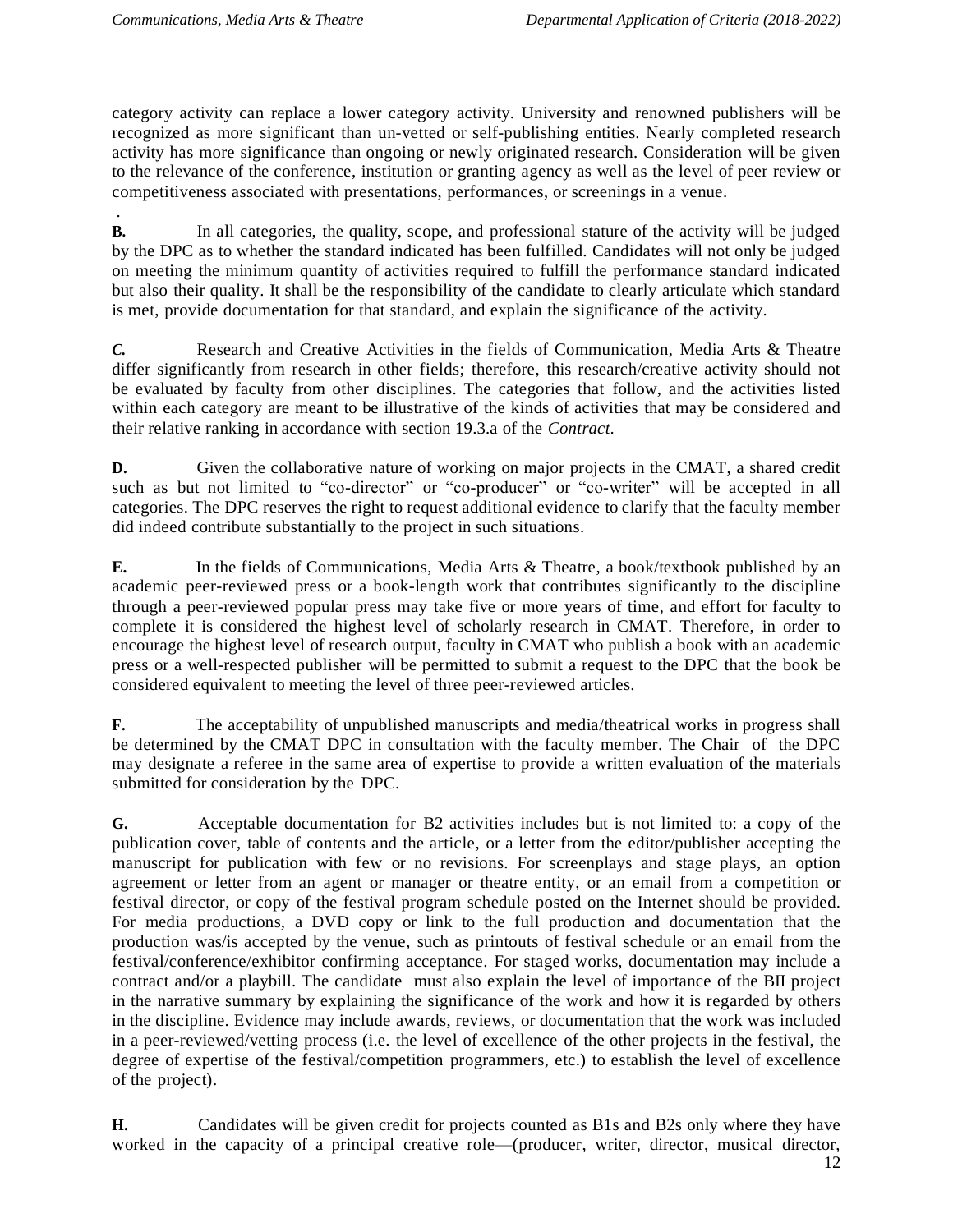choreographer, designer, dramaturg, featured talent, editor, director of photography, or other major creative position).

**I.** Showing success in the distribution phase of a media project is key to achieving stature in the field of Media Arts and Theatre. Therefore, faculty who are invited to exhibit or stage a project in more than one peer-reviewed or competitive venue or who receive multiple nominations/citations or awards for a single project will receive up to two BI credits per year for such achievements.

**J.** Acceptable indicators of "peer review" status for a venue or publisher for CMAT activities include selection letters by competitive film or play festivals, contracts with academic publishers and/or popular presses that are highly selective; contracts or option agreements with professional theatre companies, contracts with broadcast companies or public television; option agreements and contracts with professional-level production companies, distribution companies, museums or exhibitors; selection through a competitive process for a screening or presentation at a an academic/industry conference attended by peers in the academic arena or relevant media/theatrical industry professionals. The CMAT DPC may demand a written explanation from the faculty member to validate the professionalism and legitimacy of the peer-review indicators mentioned in this paragraph.

**K.** Because theatre is a creative art, faculty members at CSU (and at universities of a similar size and mission) record their production-related duties under *both* Teaching/Primary Duties and Research/Creative Activities. The rationale for this is that theatrical production falls into three phases: *preproduction, execution,* and *production*. The *preproduction phase*, for which CUES are not assigned, is the planning and concept development phase; it consists primarily of a director conducting dramaturgical research, directorial concept development (visual style of the play), and preliminary meetings between the director and the designers to determine the world of play (costuming, lighting, scenic design, etc.).Theatrical preproduction also includes, but is not limited to script development, staged readings, and performance workshops. The *execution phase*, for which CUEs are assigned, consists of the hands-on work with students. It is during this phase that faculty participate in weekly production meetings and hold hours-long rehearsals five times a week for four to six weeks, depending on the size of the cast and the length of the play. This is the period during which students learn professional skills involved in mounting, preparing, and performing a live play. This is the student laboratory experience of theatre, and it is not unlike the hands-on experience in the sciences, athletics, music, or similar disciplines. The final phase is the *production phase*, for which CUEs are assigned, during which time the play is publicly displayed. The production phase is similar to an artist's showing or a music concert. Faculty who serve as playwrights should always consider a script written for production as research/creative activity, as release time is not given for the preproduction phase. Faculty who receive CUEs for directing theatrical productions, should receive them for the execution and production phases and list that work under teaching/primary duties; the preproduction phase should be listed under research/creative activity. Faculty who do not receive CUEs should count work conducted during any and/or all theatrical production phases as research/creative activity.

**L.** Long-form media projects are generated in four distinct phases—*preproduction, production, post-production,* and *distribution*. In the media industry, because of the time-consuming nature and differing skills sets required to complete the tasks in each phase, responsibility for each phase of a long-form media project is typically assigned to different teams of individuals. Therefore, it is typical of university Media Arts programs of similar size and mission to allow faculty who must produce major projects for promotion and tenure that can take years to complete to gain credit after completing each separate phase of the major media project. As such, the CMAT DAC allows faculty working on major projects to count separately the completion of each phase of a major production project as a separate B1 level activity. For clarity, the *preproduction* phase includes research and development, fundraising/grant writing and scripting, rehearsals and casting; *production* includes rewrites, recording, scheduling and budgeting; *post-production* includes editing, scripting, music and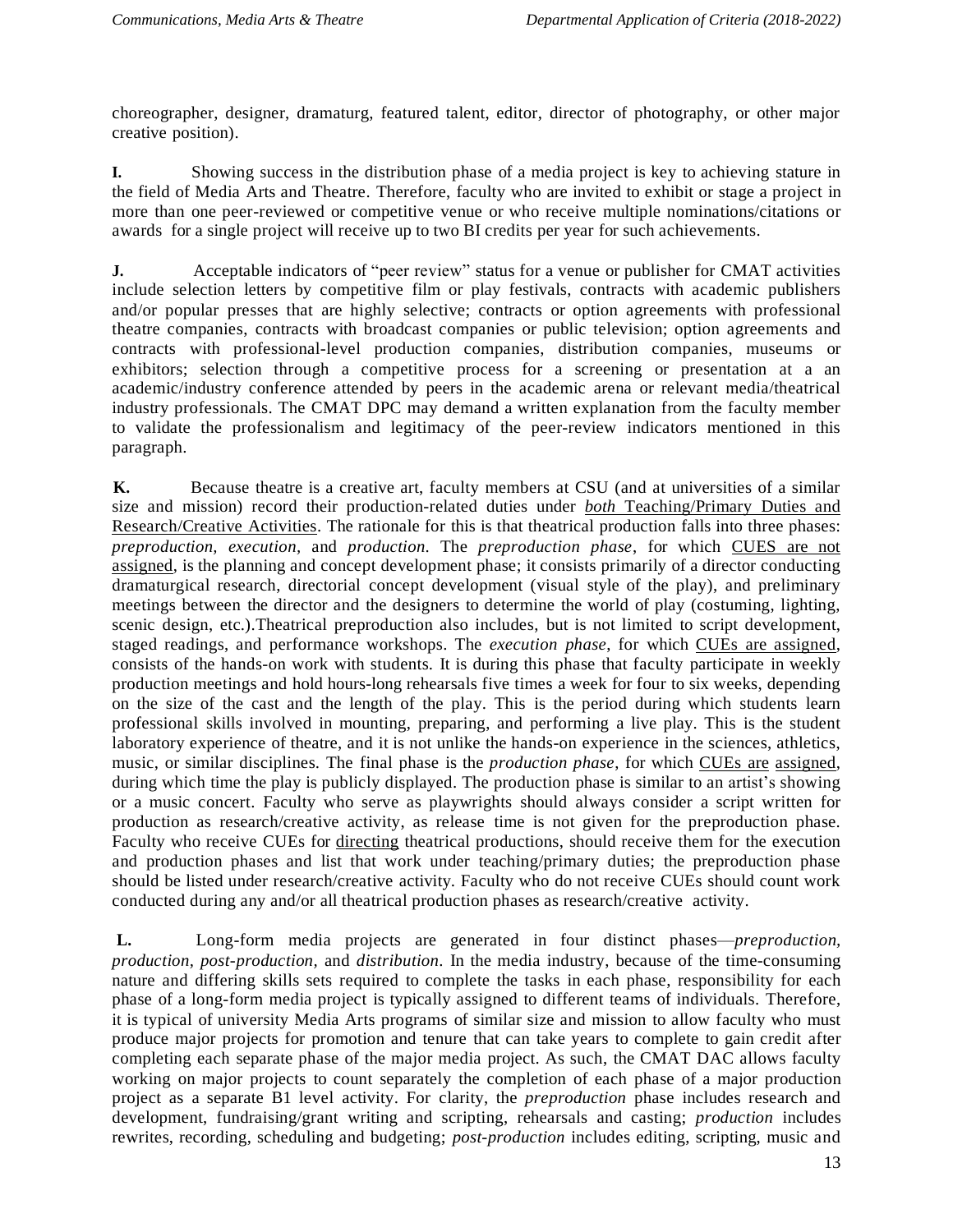sound production; *distribution* includes producing media masters for festivals and other venues, website creation, creation of press-kits, and other promotional activities including appearances. The DPC may require the faculty to provide an explanation of the scope of the project when claiming it is a major production. (Examples of long-form media projects include but are not limited to media projects that are twenty minutes or longer).

|                    | <b>Lower Achievement</b>                                                          | <b>Higher Achievement</b>                       |
|--------------------|-----------------------------------------------------------------------------------|-------------------------------------------------|
| <b>Lower Level</b> | $A1$ :                                                                            | A2:                                             |
| <b>Research</b>    | Producing Research/Creative Agenda                                                | Submit a presentation proposal for a            |
| and Creative       |                                                                                   | conference                                      |
| <b>Activities</b>  | Reporting Progress in Research                                                    |                                                 |
|                    |                                                                                   | CSU Presentation including on-campus            |
|                    | Completing a literature review                                                    | media programming                               |
|                    | in research area                                                                  |                                                 |
|                    |                                                                                   | Unsuccessful Submitted Internal Grant           |
|                    | Acquisition of knowledge in a specific<br>area through attendance at a conference | Manuscripts in preparation.                     |
|                    | or training session at the university                                             |                                                 |
|                    |                                                                                   | <b>Student Research/Training</b>                |
|                    |                                                                                   | /Mentoring                                      |
|                    |                                                                                   |                                                 |
|                    |                                                                                   | Student Thesis Supervision or                   |
|                    |                                                                                   | Project Supervision                             |
|                    |                                                                                   |                                                 |
|                    |                                                                                   | Serving as a reviewer for granting              |
|                    | Pre-production of a theatrical work in                                            | agencies, publications, publishers, film        |
|                    | progress so long as a fully-staged                                                | festivals, theatre organizations, or any others |
|                    | production is scheduled to take place                                             | area in which the faculty member's expertise    |
|                    | within a year                                                                     | is recognized                                   |
|                    | Successful Internal Grant for travel                                              | Productions or on-air activities for on-        |
|                    | and/or conference fees                                                            | campus events (A-V samples required)            |
|                    |                                                                                   |                                                 |
|                    | Non-peer reviewed off-campus                                                      | Works screened, directed (musical direction     |
|                    | presentations, poetry recitals, performance                                       | may also be included), dramaturged, stage       |
|                    | pieces, dramatic readings, or any other                                           | managed, choreographed, designed and/or         |
|                    | public performance or screening as part of                                        | performed by the faculty member on the          |
|                    | a group or as an individual.                                                      | CSU campus.                                     |
|                    |                                                                                   |                                                 |
|                    |                                                                                   |                                                 |
|                    |                                                                                   |                                                 |

# **CATEGORIZATION OF RESEARCH/CREATIVE ACTIVITIES**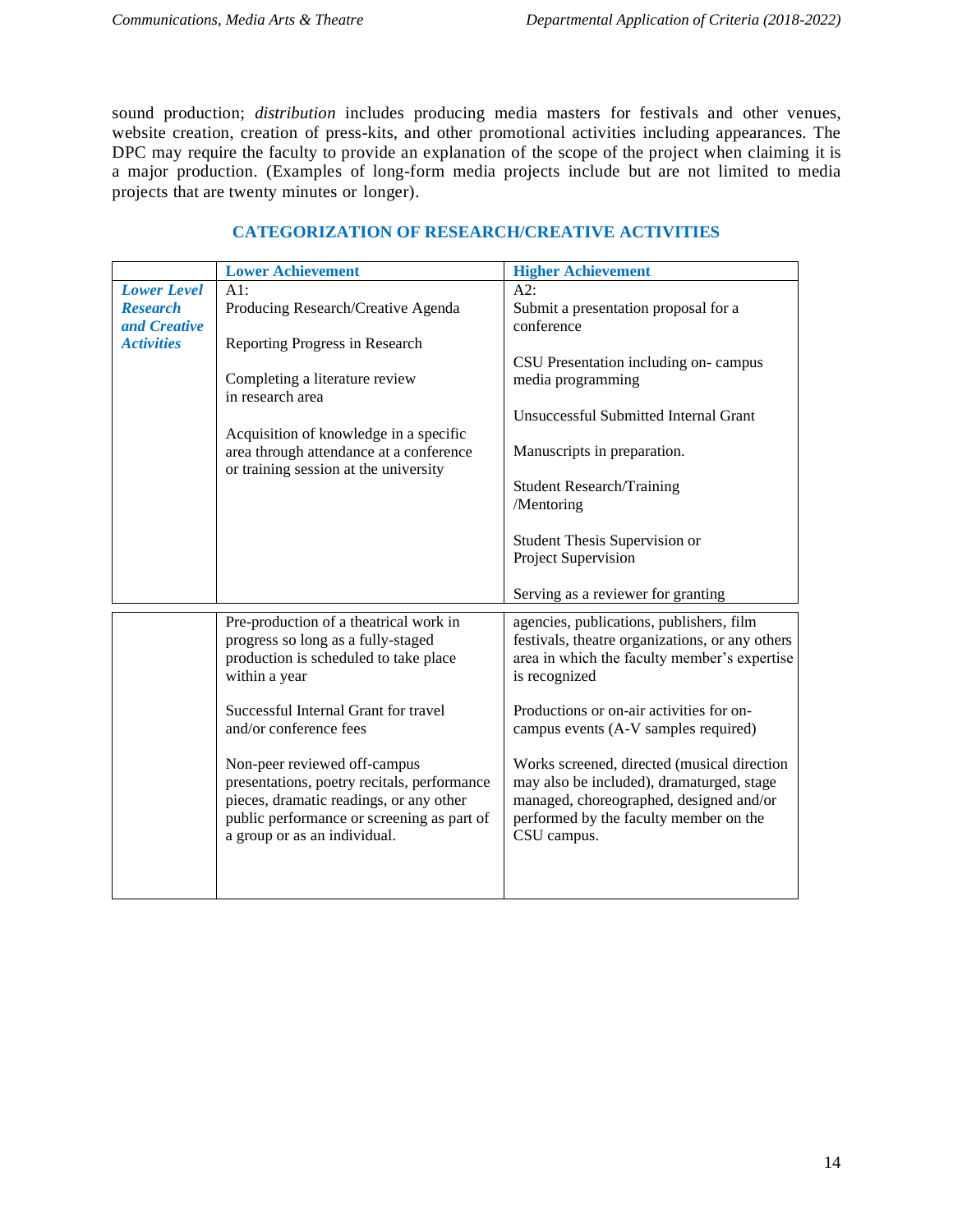| <b>Higher Level</b> | $B1$ :                                                                          | $B2:***$                                                                             |
|---------------------|---------------------------------------------------------------------------------|--------------------------------------------------------------------------------------|
| <b>Research</b>     | <b>Submitted External Grant</b>                                                 | Published Scholarly Book or Textbook*                                                |
| and Creative        |                                                                                 |                                                                                      |
| <b>Activities</b>   | Submitted Peer-Reviewed Manuscript                                              | <b>Published Peer-Reviewed Theatrical</b>                                            |
|                     | Proposal                                                                        | Work/Screenplay/Monograph or Scholarly                                               |
|                     |                                                                                 | Article in a Peer-Reviewed Journal or other                                          |
|                     | Successful Internal Grant for Program or                                        | vetted and respected publication revered by                                          |
|                     | <b>Faculty Development</b>                                                      | the academy                                                                          |
|                     |                                                                                 |                                                                                      |
|                     | Presentation/Performance at a Peer-                                             | Successful Peer-Reviewed External Grant                                              |
|                     | <b>Reviewed Conference</b>                                                      |                                                                                      |
|                     |                                                                                 | Published book chapter in an edited                                                  |
|                     | Submitted Non-Peer-Reviewed Journal                                             | anthology in an academic press in the                                                |
|                     | Article/Grant                                                                   | discipline.                                                                          |
|                     |                                                                                 |                                                                                      |
|                     |                                                                                 | Peer-reviewed/competitive screening of                                               |
|                     | Completion of a major phase of a media                                          | film, video, television or multimedia or                                             |
|                     | project including preproduction                                                 | audio content where the faculty served in a                                          |
|                     |                                                                                 | principal creative role.                                                             |
|                     | Evidence that the faculty member's<br>research/creative activity is regarded as |                                                                                      |
|                     | significant within his/her discipline. Each                                     | Peer-reviewed production of a theatrical<br>performance that opens at a professional |
|                     | time a project is reprinted, rebroadcast or                                     | theatre company where the faculty member                                             |
|                     | screened or performed in a new public                                           | served in a principal creative role.                                                 |
|                     | venue (not owned or rented by the                                               |                                                                                      |
|                     | candidate), is nominated for an award,                                          | Screenplays, teleplays, or theatrical plays                                          |
|                     | receives an award, is positively reviewed                                       | contracted by professional managers,                                                 |
|                     | by a significant media/theatrical reviewer                                      | agents, or optioned by a production                                                  |
|                     | or cited in another scholarly article as to                                     | company or professional theatre company                                              |
|                     | the significance of the project. (Faculty                                       | or awarded a major prize in a national or                                            |
|                     | shall receive a maximum of two B1s per                                          | international competition.                                                           |
|                     | year for this.)                                                                 |                                                                                      |
|                     |                                                                                 | Video production, including web series,                                              |
|                     | Web series episode of ten minutes or less                                       | where the faculty member served in a                                                 |
|                     | posted on the Internet where the faculty                                        | principal creative role that are broadcast or                                        |
|                     | member has a principal creative role.                                           | streamed on the Internet by a professional                                           |
|                     |                                                                                 | distribution company or a                                                            |
|                     | Full length theatrical work that has been                                       | national/international film festival.                                                |
|                     | written by the faculty member and staged                                        |                                                                                      |
|                     | on the CSU campus.                                                              | Production of a significant instructional                                            |
|                     |                                                                                 | media project such as a video or computer                                            |
|                     | Fully staged non-professional performance                                       | training program adopted by a respected                                              |
|                     | where the faculty member served in a                                            | media company or an educational                                                      |
|                     | principal creative role that debuts at a                                        | institution or highly respected not-for-profit                                       |
|                     | performance venue outside of CSU.                                               | outside of CSU.                                                                      |
|                     |                                                                                 |                                                                                      |
|                     | Live field or in-studio production or on-air                                    | Editor of an academic anthology of                                                   |
|                     | activities for major Broadcast outlets.                                         | scholarly articles published by an academic                                          |
|                     |                                                                                 | press or a prestigious peer-reviewed press in                                        |
|                     | Reviews of dissertations, external tenure                                       | the discipline. (May count only one such<br>instance as an editor for tenure and     |
|                     | and promotion reviews at other<br>universities.                                 | promotion.)                                                                          |
|                     |                                                                                 |                                                                                      |
|                     | External grants awarded where the faculty                                       | **Note: Because peer-reviewed books take                                             |
|                     | member contributed to the grant proposal                                        | many years to write, publication of a book                                           |
|                     | in a substantial way.                                                           | or textbook will count as (3) B2s.                                                   |
|                     |                                                                                 |                                                                                      |
|                     | Principal organizer for an academic                                             | *Note: Not all required B2 activities can                                            |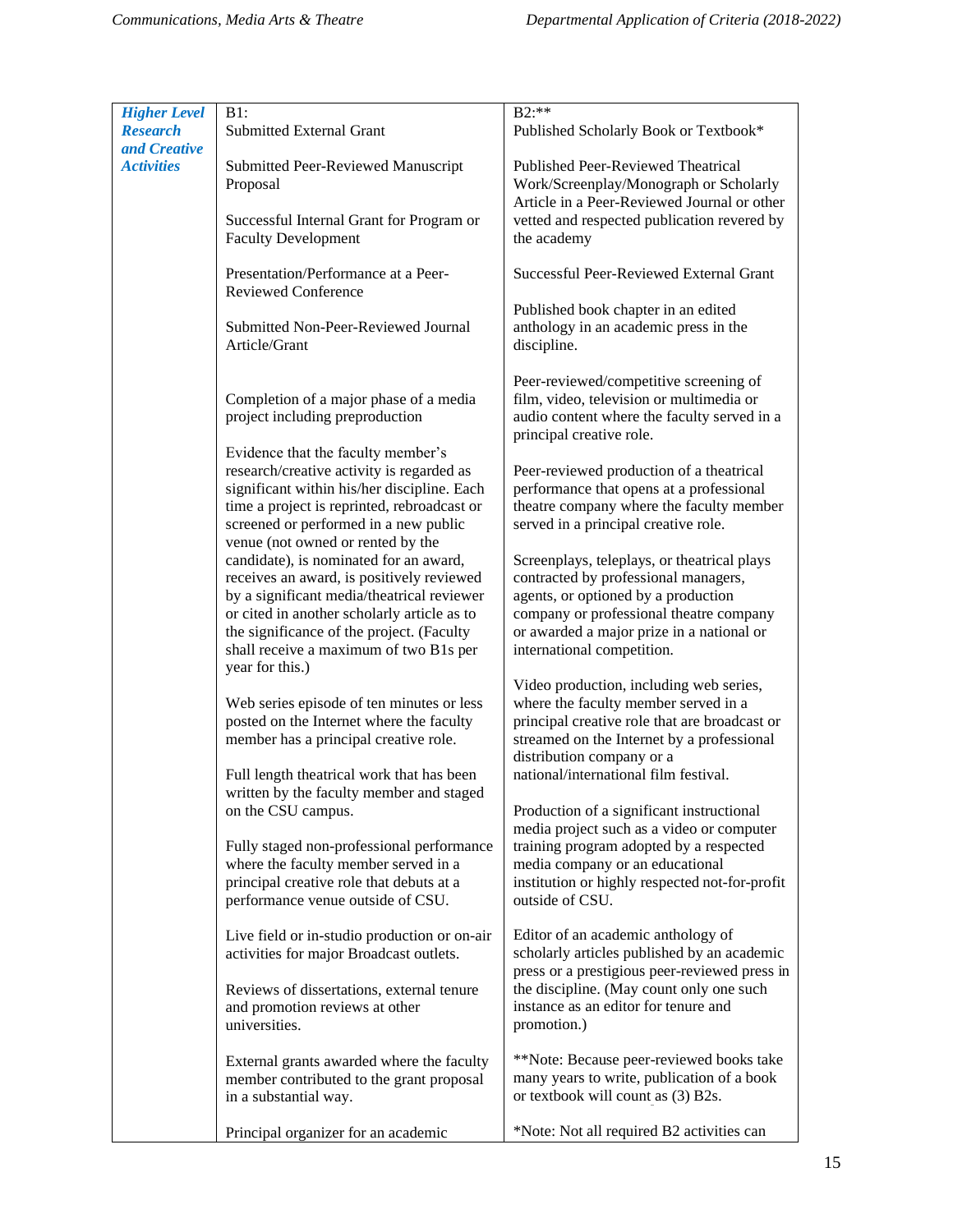| conference                                                                                                                                                                                    | be fulfilled by successful grants, at least<br>one activity must be in another B2 area |
|-----------------------------------------------------------------------------------------------------------------------------------------------------------------------------------------------|----------------------------------------------------------------------------------------|
| Submitted for peer-review media project<br>(film, video, screenplay, post-produced<br>audio content or other multi-media).                                                                    | for promotion and/or tenure.                                                           |
| Editing of a non-peer reviewed external<br>publication related to your discipline.                                                                                                            |                                                                                        |
| Submitted peer-reviewed screenplay,<br>teleplay, or theatrical play.                                                                                                                          |                                                                                        |
| Completion of a substantial new revision<br>of a written work, revised edit of a media<br>project or revised staging of a theatrical<br>work. (Submit original and revision in<br>portfolio). |                                                                                        |

# **Materials To Be Submitted For Evaluation of Research/Creative Activities**

#### **Materials which can serve as documentation in the evaluation portfolio include but are not limited to the following:**

- 1. Synopsis of research/scholarly progress since the last evaluation period
- 2. Copies of all successful publications and abstracts
- 3. Conference proceedings that list the candidate's presentations and /or contributions
- 4. Documentation of attendance at research conferences, workshops, or other developmental activities, with a narrative explaining how the activity assisted the candidate's research agenda
- 5. Letter of invitation to serve as a reviewer for grants, books, monographs, or articles
- 6. Representative samples of research, grants, or manuscripts in progress
- 7. A statement of how students are involved in research, their names, and their specific contributions to the research effort
- 8. Evidence documenting organizing a conference
- 9. Research/Creative Activities agenda if it is being used to fulfill a standard
- 10. Evidence of media productions including DVDs or links to videos posted on the web
- 11. Program booklets containing appropriate credit lines, marketing materials, letters, faxes and/or emails from organizations sponsoring or hosting a performance by Chicago State students or performances featuring a faculty member in a lead creative role
- 12. Contracts or option agreements
- 13. Emails or letters as evidence of submission of projects or manuscripts for consideration
- 14. Awards, citations or written/email evidence of awards or nominations from an organization
- 15. Grant or manuscript reviewer's comments
- 16. Book/performance reviews
- 17. Evidence if improvements made to research infrastructure
- 18. Cover page, abstract and reviewer comments of unsuccessful grants
- 19. Professional correspondence
- 20. Thank you letters

\*\*Note: Publications, monographs, books, and articles count as a B2 activity if they have been reviewed in a peer-reviewed competitive process and have either appeared or are under contract for publication with NO additional revisions beyond correcting typos in offprints. Any activity for which additional revisions are required is NOT a B2 activity.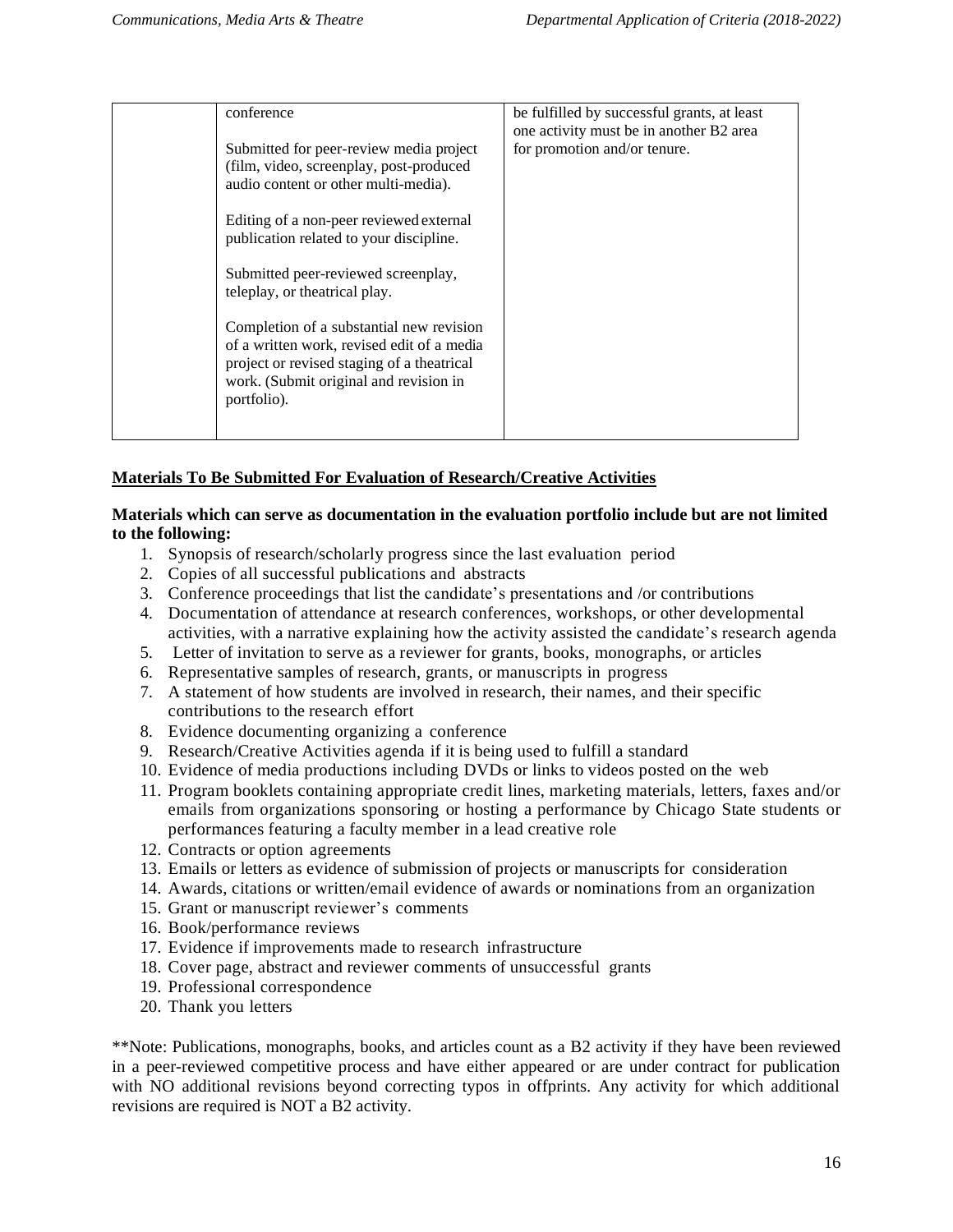\*Note: All successful external grant proposals count as a B2 activity regardless of the amount of the grant. All earmarks and gifts are not B2 activities. A successful grant from another institution for which a CSU faculty member is a listed co-PI on the grant counts as a B2 activity. If they are only listed as a subcontractor, the activity is a B1 activity.

## **VII. Categories of Materials and Activities, Relative Importance,and Methods of Evaluation for Service Activities**

Service activities are important to the intellectual life of the university. A record of all service activities, supporting evidence, and summative description should be organized according to the five categories listed below. Faculty members applying for promotion or retention should review the language in the DAC and consult with colleagues and DPC members to ensure that items included in the portfolio are appropriate for one of the following groups:

- A. Service to the Department
- B. Service in Areas of Enrollment, Recruitment, Retention, and Graduation
- C. Service to the College and the University.
- D. Service to the Profession, Discipline, or Field
- E. Service to the Community

## **General Considerations for Service Activities**

Faculty members applying for retention, promotion, or tenure should note the following general considerations regarding service:

- All service activities should be public, purposive, and professionally related to one's academic training or the overall mission of the university.
- The nature and degree of participation, length of service, and relationship of service to the individual's assigned responsibilities to the university will be considered and should be clearly articulated by the candidate.
- All service activities should be uncompensated by any party within the university or external to it, other than honoraria received as the result of certain professional service activities. An exception to this policy will be made for Program Coordination that can count equally as teaching and service to the department, ERG, and the university.

All service activities in the five categories above will be placed in one of two levels, based on the effort required of that activity. Level 1 consists of service activities which require time and effort commensurate with reasonable expectations of faculty members involved in the activity. Level 2 consists of service activities which require time and effort above and beyond that expected in the normal performance of that service activity. For example, serving on a committee will be ranked in Level 1 (lower level of effort), while chairing a committee will be ranked in Level 2 (higher level of effort). Service in each of the five categories is treated as equal.

Faculty members applying for retention or promotion should note the following general considerations regarding service:

All service activities must be clearly documented in any of the following ways:

- Meeting Minutes with attendance listed
- Letters of appreciation from committee chairs
- Certificates of appreciation from institutional bodies
- Flyers and announcements with the candidate's name listed
- Copies of prepared documents (reports, proposals) with the candidate's name listed
- Other documentation including narrative explanations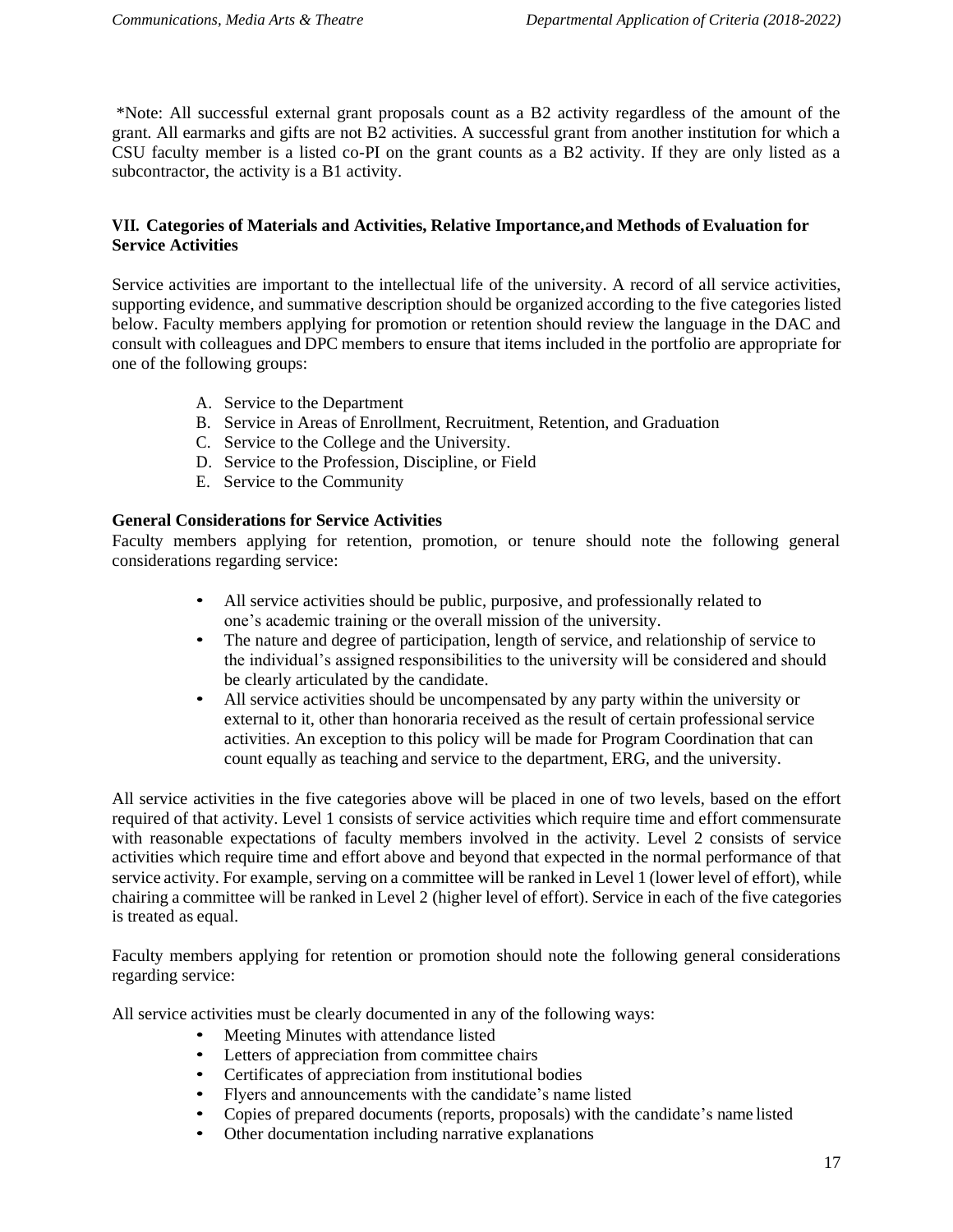At all times the candidate for promotion and retention can propose to the DPC that certain activities be given special consideration, be counted in a different category, or be included in the portfolio though the activity seems outside the acceptable realm. Such requests must be made in writing within the portfolio and the DPC should, in its evaluation, explain its decision to accept the candidate's appeal of the ranking and/or inclusion of a particular service activity.

# **CATEGORIZATION OF SERVICE ACTIVITIES**

The list below is not meant to be exhaustive but illustrative of the types of service activities that may be included. A Category 1 departmental service activity would be referred to as an "A1" service activity.

| <b>Service Category</b>             | <b>Category 1 (lower level of</b>                                                                                                                                                                                                                                                                                                                                                                                                                                | Category 2 (highest level of effort)                                                                                                                                                                                                                                                                                                                                           |
|-------------------------------------|------------------------------------------------------------------------------------------------------------------------------------------------------------------------------------------------------------------------------------------------------------------------------------------------------------------------------------------------------------------------------------------------------------------------------------------------------------------|--------------------------------------------------------------------------------------------------------------------------------------------------------------------------------------------------------------------------------------------------------------------------------------------------------------------------------------------------------------------------------|
|                                     | effort)                                                                                                                                                                                                                                                                                                                                                                                                                                                          |                                                                                                                                                                                                                                                                                                                                                                                |
| <b>A. Service to the Department</b> | Participation in<br>$\bullet$<br>department Meetings<br>Participation in<br>٠<br>department Committees<br>Administrative functions<br>$\bullet$<br>as assigned by the Chair<br>or Dean that require<br>minimal time and effort<br>Advisor to student clubs<br>$\bullet$<br>or groups Were few<br>activities are required<br>Speaking to classes of<br>$\bullet$<br>other faculty members<br>within the department<br>Maintenance<br>of<br>departmental equipment | Chairing a department<br>committee which met<br>regularly and required<br>effective planning and<br>organization<br>Organizing departmental<br>seminars<br>Organizing/producing<br>public events sponsored<br>by the department<br>Developing written<br>material for, or performing<br>evaluations of new<br>initiatives in the<br>department<br>Service on a department<br>٠ |
|                                     | Participating in public<br>$\bullet$<br>events sponsored by the<br>department<br><b>Classroom</b> observations<br>٠<br>of peers<br>Mentoring faculty<br>$\bullet$<br>Lending professional<br>$\bullet$<br>skills or expertise to the<br>department for the<br>advancement of the<br>departmental mission.                                                                                                                                                        | committee which met<br>regularly and required<br>significant work of its<br>members outside the<br>meetings, such as Program<br>Review committees and<br>accreditation committees.<br>Service on a department<br>committee which required<br>authorship of significant<br>documents, such as a grant<br>or committees.                                                         |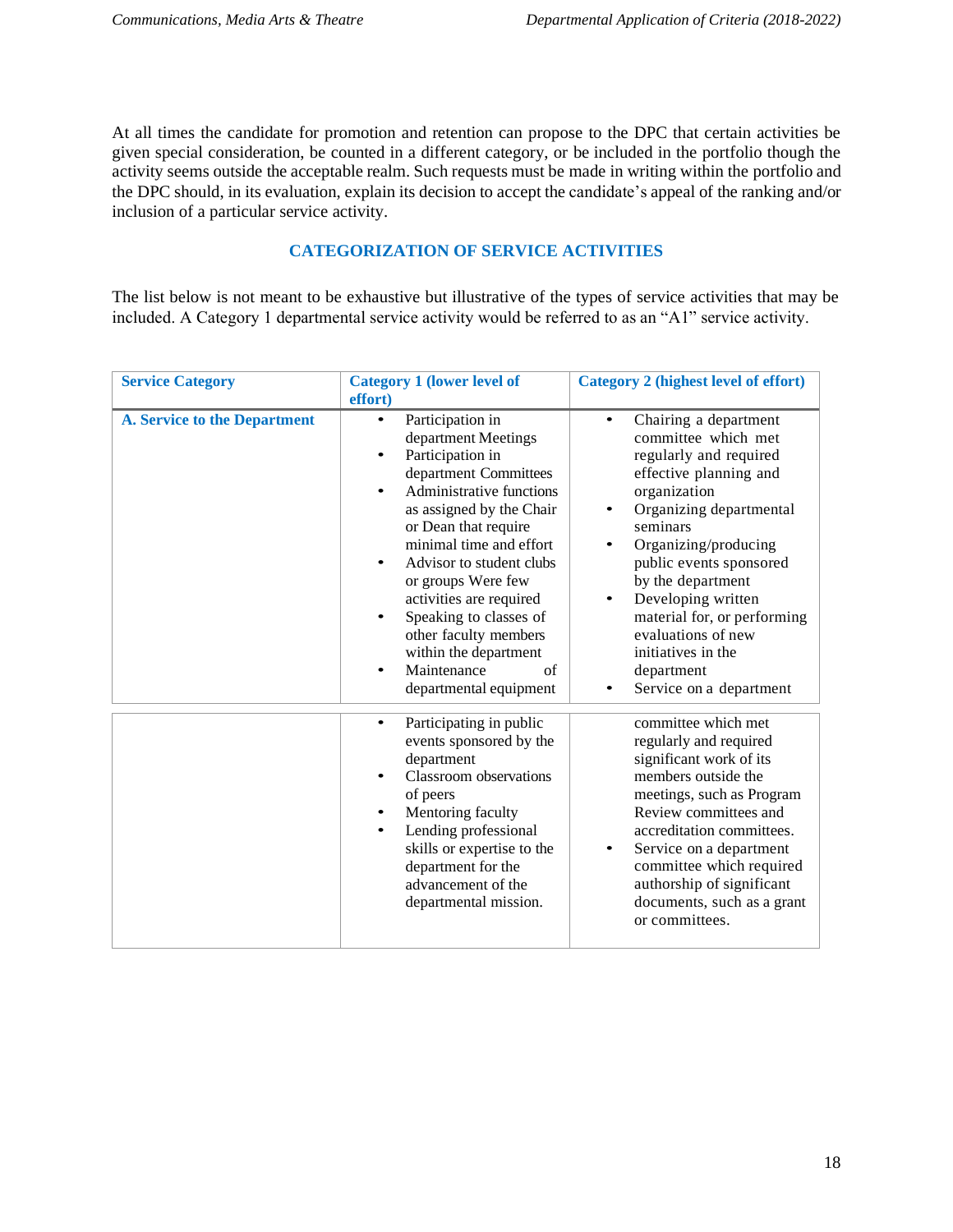| <b>B. Service in Areas of</b><br><b>Enrollment, Recruitment,</b><br><b>Retention, and Graduation</b> | Career counseling and<br>$\bullet$<br>internship supervision<br>Assistance with<br>departmental<br>promotional activities.<br>Participation in<br>departmental<br>recruitment/admission<br>activities<br>Formal involvement in<br>$\bullet$<br>the recruitment of<br>students<br>Serving as an advisor<br>$\bullet$<br>to a student club<br>Preparing ERG<br>٠<br>documents or reports<br>as assigned by the<br>Chair or Program<br>Coordinator                                                              | Developing an<br>$\bullet$<br>articulation agreement<br>with another institution<br>Developing and<br>$\bullet$<br>organizing a marketing<br>strategy for the College or<br>University.<br>Serving as an advisor to<br>$\bullet$<br>student club requiring<br>significant contributions of<br>time and effort.<br>Organizing campus events<br>$\bullet$<br>that promote departmental<br>ERG goals.<br>Creating brochures,<br>$\bullet$<br>websites, press releases or<br>other media intended to<br>recruit students              |
|------------------------------------------------------------------------------------------------------|--------------------------------------------------------------------------------------------------------------------------------------------------------------------------------------------------------------------------------------------------------------------------------------------------------------------------------------------------------------------------------------------------------------------------------------------------------------------------------------------------------------|-----------------------------------------------------------------------------------------------------------------------------------------------------------------------------------------------------------------------------------------------------------------------------------------------------------------------------------------------------------------------------------------------------------------------------------------------------------------------------------------------------------------------------------|
| <b>C. Service to the College and</b><br><b>University</b>                                            | Participation on<br>٠<br>College/University<br>committees<br>Faculty Union service<br>٠<br>Speaking to classes<br>$\bullet$<br>outside the Department<br>Speaker in<br>$\bullet$<br>College/University<br>seminars<br>Attendance at College/<br>٠<br>University sponsored<br>events<br>Formally representing<br>٠<br>the University at<br>external events<br>Lending professional<br>$\bullet$<br>skills or expertise to<br>the College/University<br>in advancement of the<br>College/University<br>mission | Chairing a university or<br>$\bullet$<br>college committee which<br>met regularly and required<br>effective planning and<br>organization<br>Service on a university or<br>$\bullet$<br>college committee that<br>met regularly and required<br>significant work of its<br>members outside the<br>meetings, such as<br>accreditation committees,<br>UPC, and the IRB.<br>Service on a university or<br>$\bullet$<br>college committee that<br>required authorship of<br>significant documents,<br>such as grants or<br>committees. |
| D. Service to the Profession,<br><b>Discipline, or Field</b>                                         | Participation in<br>planning and<br>implementing<br>professional<br>conferences or<br>activities<br>Assisting in the<br>publication of<br>professional<br>newsletters<br>Maintaining active<br>membership in a<br>professional organization                                                                                                                                                                                                                                                                  | Holding offices in<br>professional organizations<br>Serving on boards,<br>٠<br>accreditation teams,<br>committees, councils, task<br>forces, or advisory boards<br>of professional<br>organizations<br>Serving as a leader on a<br>٠<br>review panel<br>Editing/reviewing journal<br>$\bullet$<br>articles and books if not<br>counted under research<br>Serving as a reviewer of<br>٠<br>creative works for an<br>organization, festival or                                                                                      |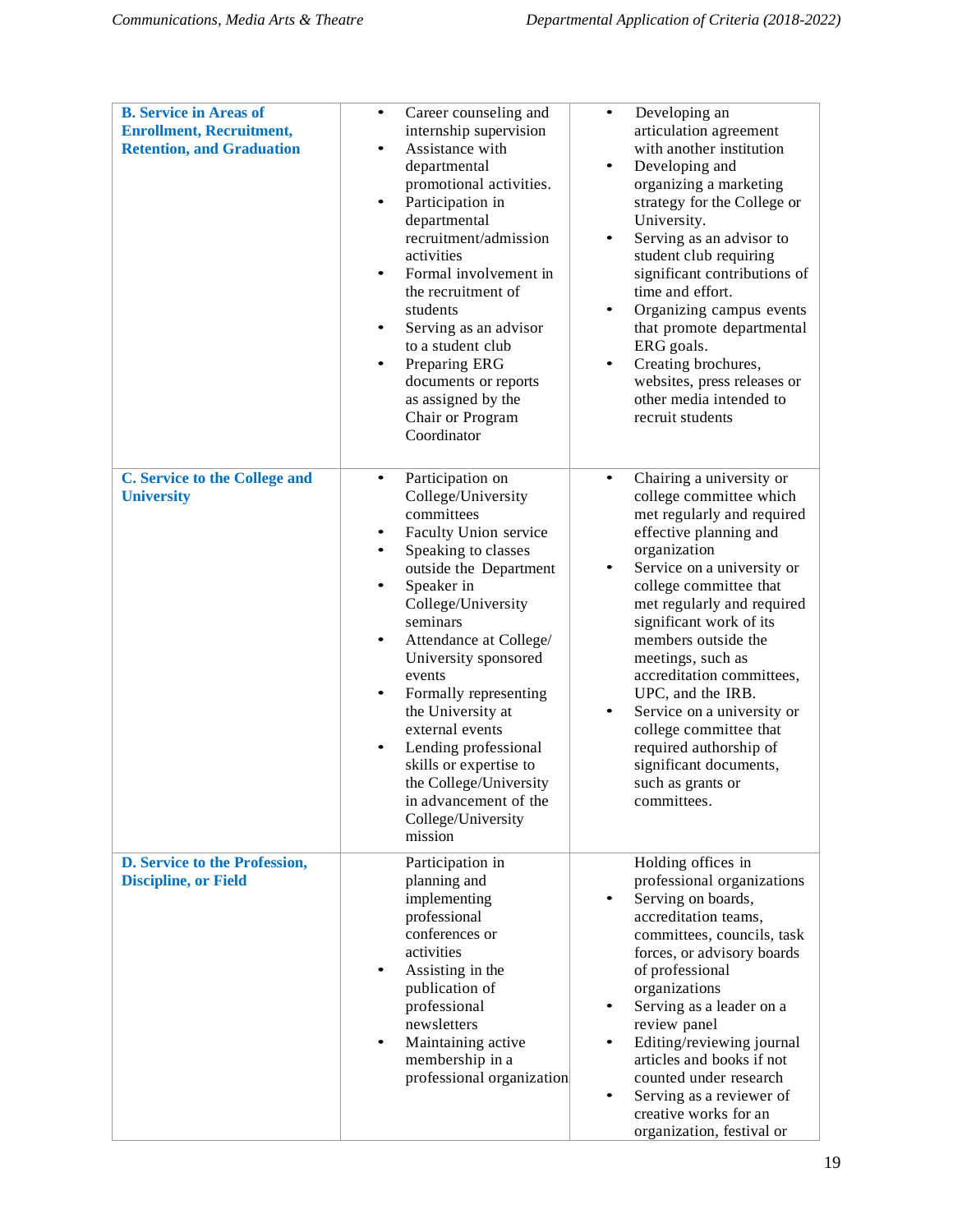|                                    |                                                                                                                                                                                                                                                                                                                                  | not-for-profit.<br>Invitation to review grants<br>$\bullet$<br>or manuscripts from a<br>professional agency or<br>journal                                                                                                                      |
|------------------------------------|----------------------------------------------------------------------------------------------------------------------------------------------------------------------------------------------------------------------------------------------------------------------------------------------------------------------------------|------------------------------------------------------------------------------------------------------------------------------------------------------------------------------------------------------------------------------------------------|
| <b>E. Service to the Community</b> | Involvement in<br>$\bullet$<br>community activities<br>which draw upon one's<br>creative/academic<br>skills<br>Professionally related<br>volunteer work<br>Professional speaking<br>٠<br>engagements in the<br>community<br>Involvement in<br>community activities in<br>a way that promotes<br>the mission of the<br>university | Board membership in<br>$\bullet$<br>community agencies<br>related to the individual's<br>professional discipline or<br>specialization or to the<br>mission of the university<br>Completing a major project<br>with a community<br>organization |

# **Relative Importance of Service Activities and Methods of Evaluation**

The nature and degree of service activities depend on many factors. The following general principles should guide evaluations of service. Service activities should be public, purposive, and professionally related to one's academic training or to the mission of the university. Service should be uncompensated and voluntary (other than *honoraria* received as a result of certain professional activities). For an activity that can be counted under either research/creative or service, such as serving as the editor of a professional journal, cannot also be counted in two categories (research and service) at the same time. The nature and degree of participation, length of service, and relationship of service to the individual's assigned responsibilities to the University will be considered and should be clearly articulated by the candidate. Finally, as one becomes more engaged in one's profession, the quantity and quality of professional contacts should naturally increase.

At all times the candidate for promotion and retention can propose to the DPC that certain activities be given special consideration, be counted in a different category, or be included in the portfolio though the activity seems outside the acceptable realm. Such requests must be made in writing within the portfolio and the DPC should, in its evaluation, explain its decision to accept the candidate's appeal of the ranking and/or inclusion of a particular service activity.

# **Annual Evaluation of Tenured Employees**

Beginning Spring 2021 and continuing thereafter, the evaluation materials will be submitted to follow a biennial pattern: Year 1 (beginning Spring 2021), a summary of work in teaching/performance of primary duties, research-creative activity, and service, specifically referencing the requirements of the DAC and the Contract is required; and Year 2 (beginning Spring 2022), a portfolio with complete documentation as is outlined in the DAC and Contract to substantiate performance is required.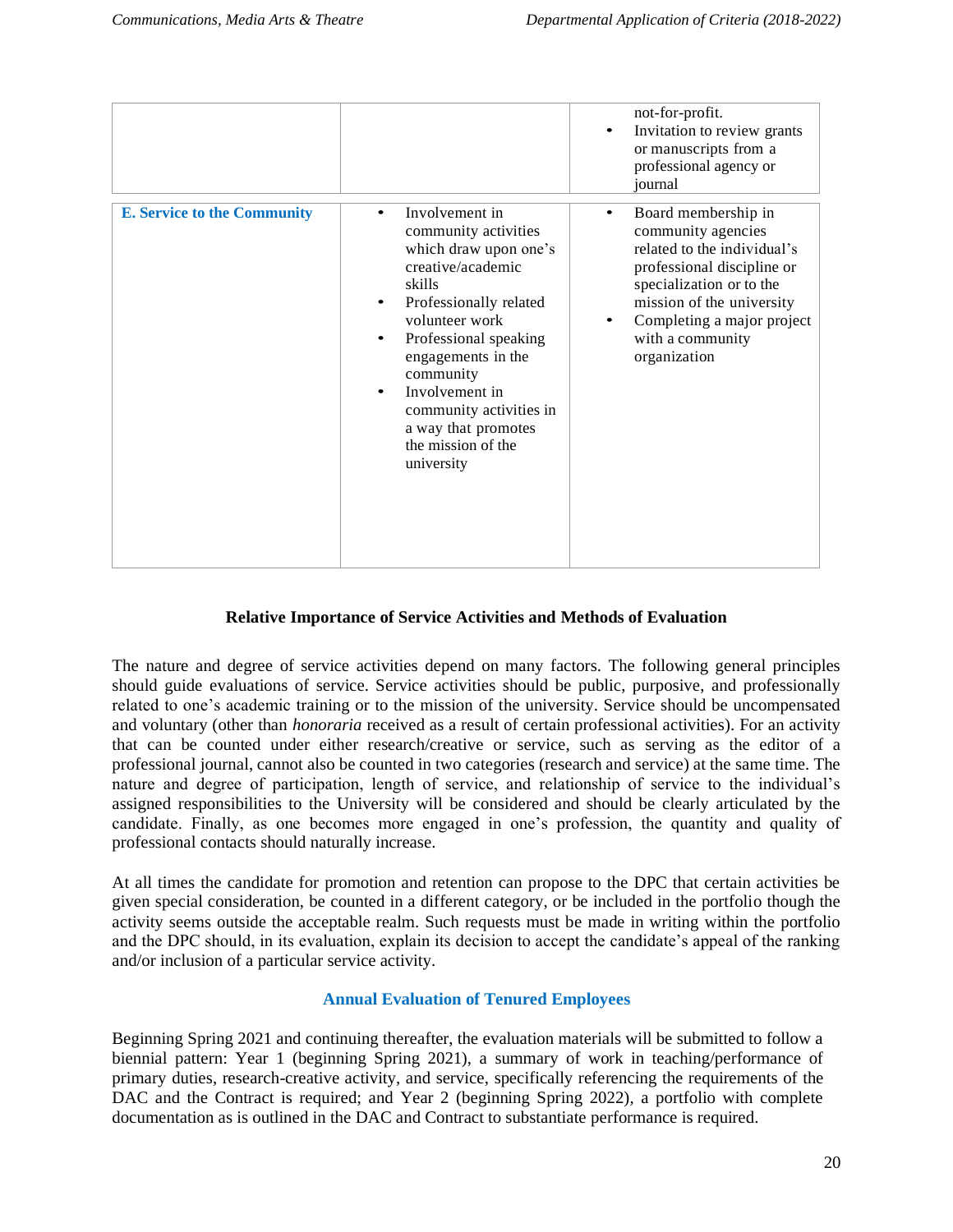# **Unit B Faculty**

## **I. University and College Intentions**

### **A. University Mission Statement**

Chicago State University (CSU) is a public, comprehensive university that provides access to higher education for students of diverse backgrounds and educational needs. The University fosters the intellectual development and success of its student population through a rigorous, positive, and transformative educational experience. CSU is committed to teaching, research, service, and community development including social justice, leadership, and entrepreneurship.

## **B. University Strategic Planning Goals**

The University Strategic Plan is available through the Cougar Connect portal.

#### **C. Conditions for Employment**

All Unit B faculty members must complete the State of Illinois ethics training and are required to have oral English proficiency as mandated by Illinois statute. Unit B faculty may be required to attend curricular and training meetings as requested the chairperson.

## **II. The Departmental Application of Criteria for Unit B Faculty**

#### **A. DAC Preamble**

The purpose of this document is to provide criteria to identify the proficiency standards of satisfactory or highly effective in teaching and/or primary duties.

#### **B. Evaluation Portfolio**

The evaluation portfolio is a collection of materials submitted by the employee in order to substantiate performance in accordance with the DAC. Each portfolio must include the following:

- A copy of the current Departmental Application of Criteria
- A current curriculum vitae
- A yearlong work assignment and any revised work assignment worksheets
- Chairperson evaluation
- Peer evaluation
- Student evaluations (except internships, independent studies and low-enrolled practica courses)
- Instructional materials (representative grading prompts, rubrics, and **graded** quizzes and writing assignments)
- Evidence of teaching/primary duties
- Any other materials as set forth in the *Contract*

Below are guidelines each candidate should follow when submitting a portfolio for evaluation:

- 1. Only include materials within the evaluation period as stipulated in the *Contract*.
- 2. A letter of intent requesting to be put on the teaching roster for the upcoming academic year, if applicable, should be the first item in the portfolio. A teaching narrative of activities accomplished should be no more than two pages and should clearly identify the purpose of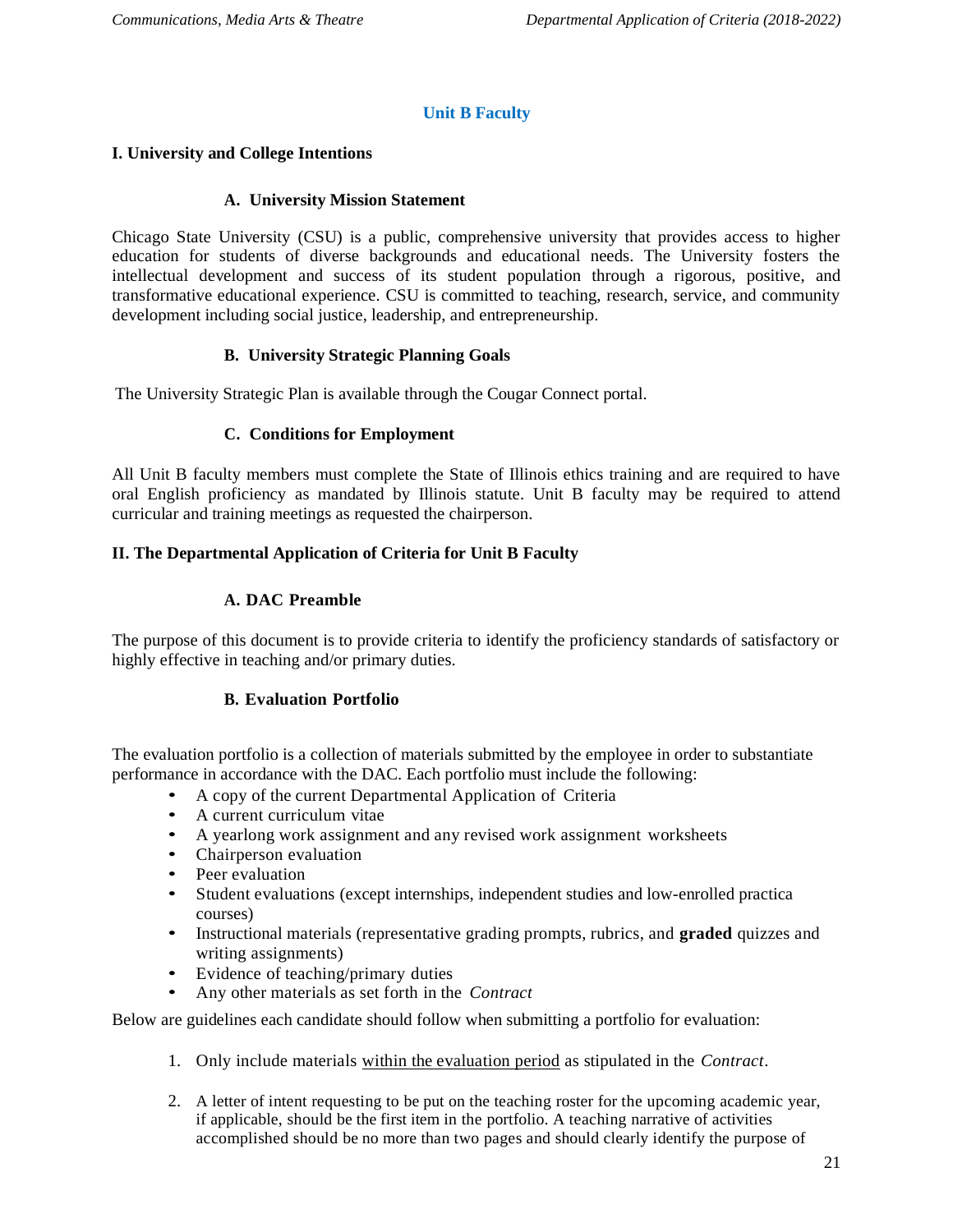the submission (i.e. and provide a summary of the entire portfolio)..

- 3. A table of contents with a pagination system is required.
- 4. The candidate should use the same headings and language as that found in the DAC.
- 5. The submission and review of portfolios are governed by a process set forth in the *Contract*. In particular, they must be submitted by the requisite deadlines and, once submitted, material may not be added or removed by the faculty in personnel action unless requested by the evaluators.
- 6. Submitted material shall not include personal information such as social security numbers.

#### **III. Evaluation Criteria for Unit B Faculty**

| <b>Performance</b>      | <b>Teaching/Primary Duties</b>                                                                                                       |
|-------------------------|--------------------------------------------------------------------------------------------------------------------------------------|
| <b>Standard</b>         |                                                                                                                                      |
| <b>Satisfactory</b>     | "Satisfactory" in Teaching (Type A Activities); and Satisfactory in Primary Duties                                                   |
|                         | (Type $\bf{B}$ Activities), if applicable.                                                                                           |
| <b>Highly Effective</b> | "Highly Effective" in Teaching (Type A Activities); and Satisfactory in Primary Duties<br>(Type $\bf{B}$ Activities), if applicable. |

Deficiencies in any of the categories can be addressed by evidence of professional development activities (A.d.) or Curriculum Development activities (A.c.) or any unused activity in any other category.

**IV.** Categories of Materials and Activities, Relative Importance, and Methods of Evaluation for Teaching/Performance of Primary Duties

The two aspects of the category Teaching/Performance of Primary Duties are to be weighted in their evaluation in proportion to the assignment of CUEs for that aspect. Because each of these aspects is quite different, the categories, importance, criteria, and guidelines for each aspect will be covered in two parallel sections: **A. Teaching** and **B. Performance of Primary Duties**. The teaching section is first and the performance of primary duties follow immediately after and before the research/creative activities. The breakdown of the evaluation activities for both **Teaching (A)** and **Primary Duties (B**) are summarized in the tables below.

Each portfolio must include a teaching/primary duties narrative. The narrative will explain, among other things, how the candidate the meets the established criteria. It will also document changes made to course instruction during the evaluation as a result of assessment activities.

| V. TEACHING/PRIMARY DUTIES CATEGORIES    |                                                     |  |
|------------------------------------------|-----------------------------------------------------|--|
| <b>A. TEACHING</b>                       | <b>B. PRIMARY DUTIES</b>                            |  |
| a. Classroom performance                 | a. Primary duty performance                         |  |
| b. Other teaching related activities     | b. Other primary duty related activities            |  |
| c. Curriculum development and revision   | c. Program development and enhancement              |  |
| d. Professional development for teaching | d. Professional development related to primary duty |  |
|                                          | e. Release time for CSU Theatre, CSU TV, CSU Radio  |  |

**Teaching Materials (Type A Activities) to be Evaluated**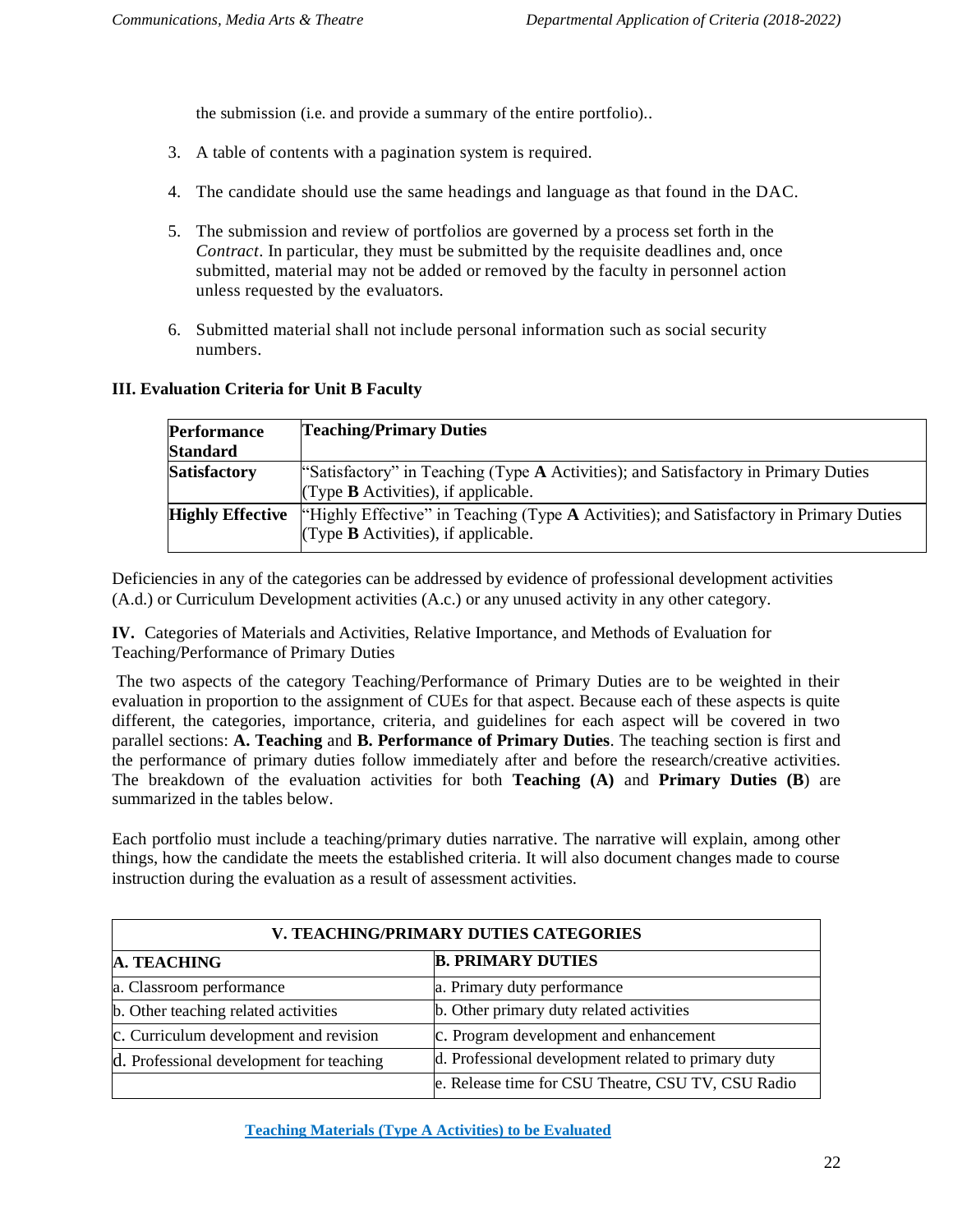| (A) Activities                                   | Materials to be Evaluated                                                                                                                                                                                                                                                                                                             |
|--------------------------------------------------|---------------------------------------------------------------------------------------------------------------------------------------------------------------------------------------------------------------------------------------------------------------------------------------------------------------------------------------|
|                                                  | *items with an asterisk are required; however, if                                                                                                                                                                                                                                                                                     |
|                                                  | seeking credit for an A activity, evidence must be                                                                                                                                                                                                                                                                                    |
|                                                  | submitted.                                                                                                                                                                                                                                                                                                                            |
| a. Classroom performance                         | 1. Revised faculty workloads<br>for<br>the<br>evaluation period.*                                                                                                                                                                                                                                                                     |
|                                                  | Required peer and chair evaluations<br>2.<br>during the evaluation period.*                                                                                                                                                                                                                                                           |
|                                                  | 3.<br>Student<br>evaluations<br>(with<br>student<br>comments) for each course evaluated<br>during the review period. This includes<br>online and hybrid courses.*                                                                                                                                                                     |
|                                                  | The course syllabi, the final exam/project<br>4.<br>guidelines, representative exams and<br>assignments,<br>and<br>sample<br>graded<br>assignments, including but not limited to<br>writing assignments, for each different<br>course taught during the evaluation<br>period.*                                                        |
|                                                  | 5.<br>Classroom assessment data submitted for<br>assessment reports, if relevant to the<br>class.*                                                                                                                                                                                                                                    |
|                                                  | The following may also be submitted:<br>6.                                                                                                                                                                                                                                                                                            |
|                                                  | Handouts and/or study guides<br>a.<br>Signed statements relating to<br>b.<br>teaching performance<br>Teaching awards<br>c.<br>Class grade distributions<br>d.<br>Materials from tutoring and help<br>e.<br>sessions<br>f.<br>Evidence that academic early<br>warnings were submitted                                                  |
| b. Other teaching related activities if relevant | 1. Evidence of training students in<br>research/creative activities<br>Evidence of training students as teaching<br>2.<br>assistants/tutors<br>Evidence of student mentoring<br>3.<br>Evidence of assisting with study<br>4.<br>groups/tutoring groups                                                                                |
| c. Curriculum development and revision           | Original instructional materials such as<br>1.<br>learning aids, and new hands-on<br>activities/creative activities. (Such<br>projects may also be counted under<br>Research and Service if justified.)<br>Updates to lecture materials.<br>2.<br>3.<br>Evidence of efforts to develop new<br>courses, update existing courses and/or |
|                                                  | course materials.                                                                                                                                                                                                                                                                                                                     |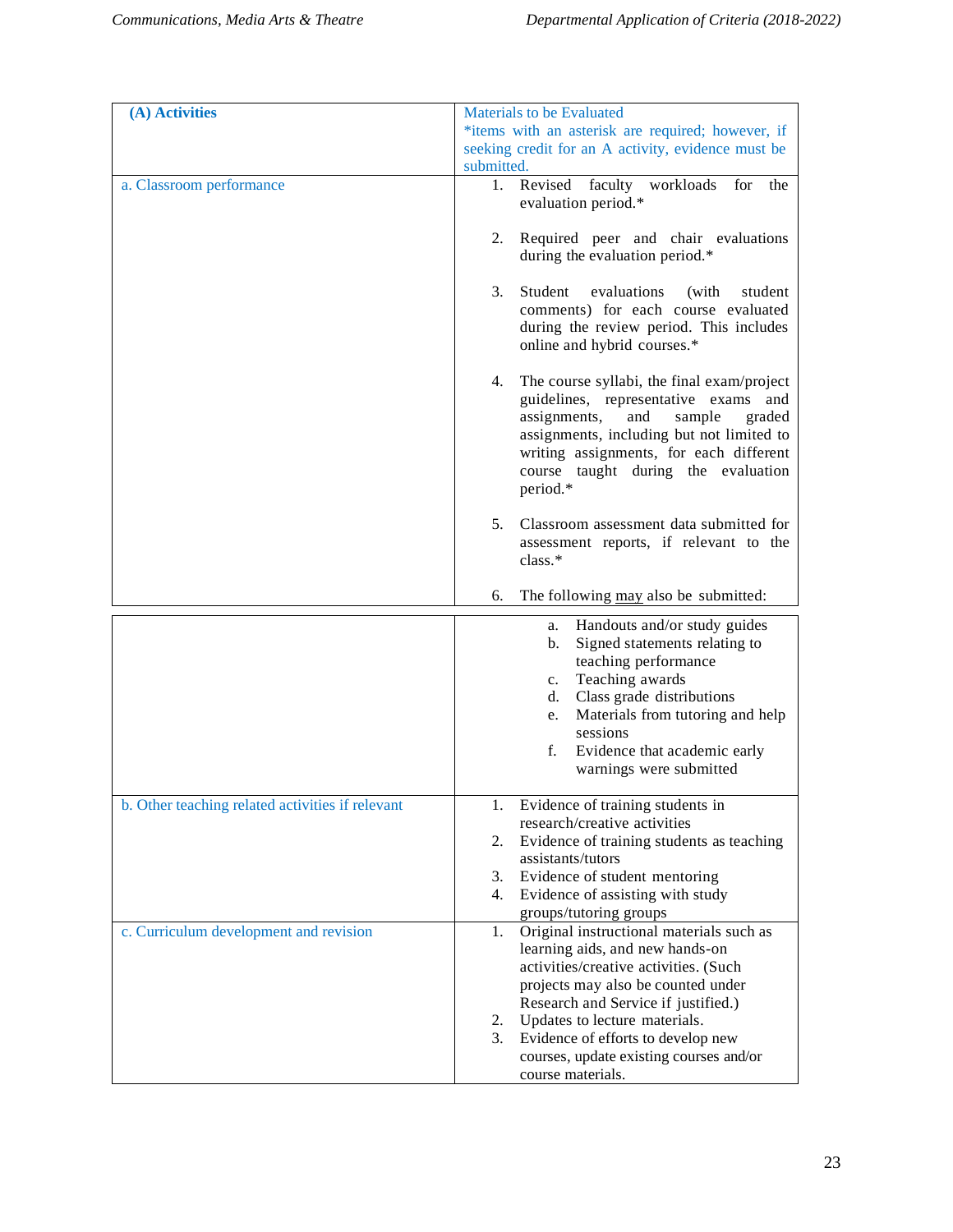| d. Professional development for teaching<br>improvement | Documentation of participation in a<br>Ι.<br>workshop activity that directly contributes<br>to course development and improvement<br>of teaching |
|---------------------------------------------------------|--------------------------------------------------------------------------------------------------------------------------------------------------|
|                                                         | 2. Evidence of attendance at a trade show,<br>screening, staged performance, lecture,<br>exhibit, vendor event, etc.                             |
|                                                         | 3. Evidence of self-training in new<br>technologies, software.                                                                                   |
|                                                         | Evidence of participation in a meeting of<br>4.<br>a professional organization for film,<br>theatre and/or media related professions.            |
|                                                         | A completed literature review in the<br>5.<br>subject area to inform and improve<br>teaching.                                                    |

## **Relative Importance of Teaching (A) Activities and Methods of Evaluation**

For all teaching faculty including online teaching faculty, the evaluation of classroom performance is the most significant activity. Evaluation of a candidate's teaching will include consideration of the candidate's effectiveness in the following areas: execution of assigned responsibilities; command of the subject matter or discipline; ability to organize, analyze and present material clearly and effectively; ability to encourage and interest students in the learning process; and in student mentoring, advisement, counseling and direction of individual learning activities. Below are specific instructions regarding the evaluation of A activities:

### *Course Syllabi*

Syllabi are expected to clearly define the following: course description; course objectives/ learning outcomes; assessment methods; the name of the text and other required materials; instructor's name, phone number, e-mail address, office location, and office hours; class meeting time and location; a weekly calendar of activities for the course; a link to the university ADA statement; material to be covered in the course; policies concerning attendance, tardiness, and makeup exams; grading standards; frequency and relative weights of exams, quizzes, homework, papers, and other materials; laboratory/studio safety rules (if appropriate); link to the University student evaluation sit[e;](http://www.csu.edu/course-eval%3B) information about field trips (if appropriate); and a link to the university policy concerning plagiarism. In addition, it is expected that syllabi will be professionally produced with a minimum of spelling, grammatical or typographical errors, that all instructions and conditions are internally consistent, and that the course content and prerequisites reflect the catalog description. All syllabi will be in the HLC format and will include items required for specific accrediting agencies when appropriate. For courses where a 4000-level class meets with a 5000-level class, it is expected that the two classes will have different syllabi, different learning outcomes, and different assessment methods.

### *Course Materials*

Exams, quizzes, and projects submitted for evaluation are expected to reflect the following qualities: appropriate coverage of the assigned material with adequate rigor, questions which are clearly stated, questions which are appropriate for the level of the course, a length which is appropriate for the time allotted, and a minimum of spelling, grammatical or typographical errors. Other materials submitted will be evaluated with regard to their value in assisting student learning and appropriateness for the course.

#### *Student Evaluations*

Faculty shall give their students, except those enrolled in practica, tutorials, independent study courses, and research courses, the opportunity to evaluate their teaching effectiveness through the student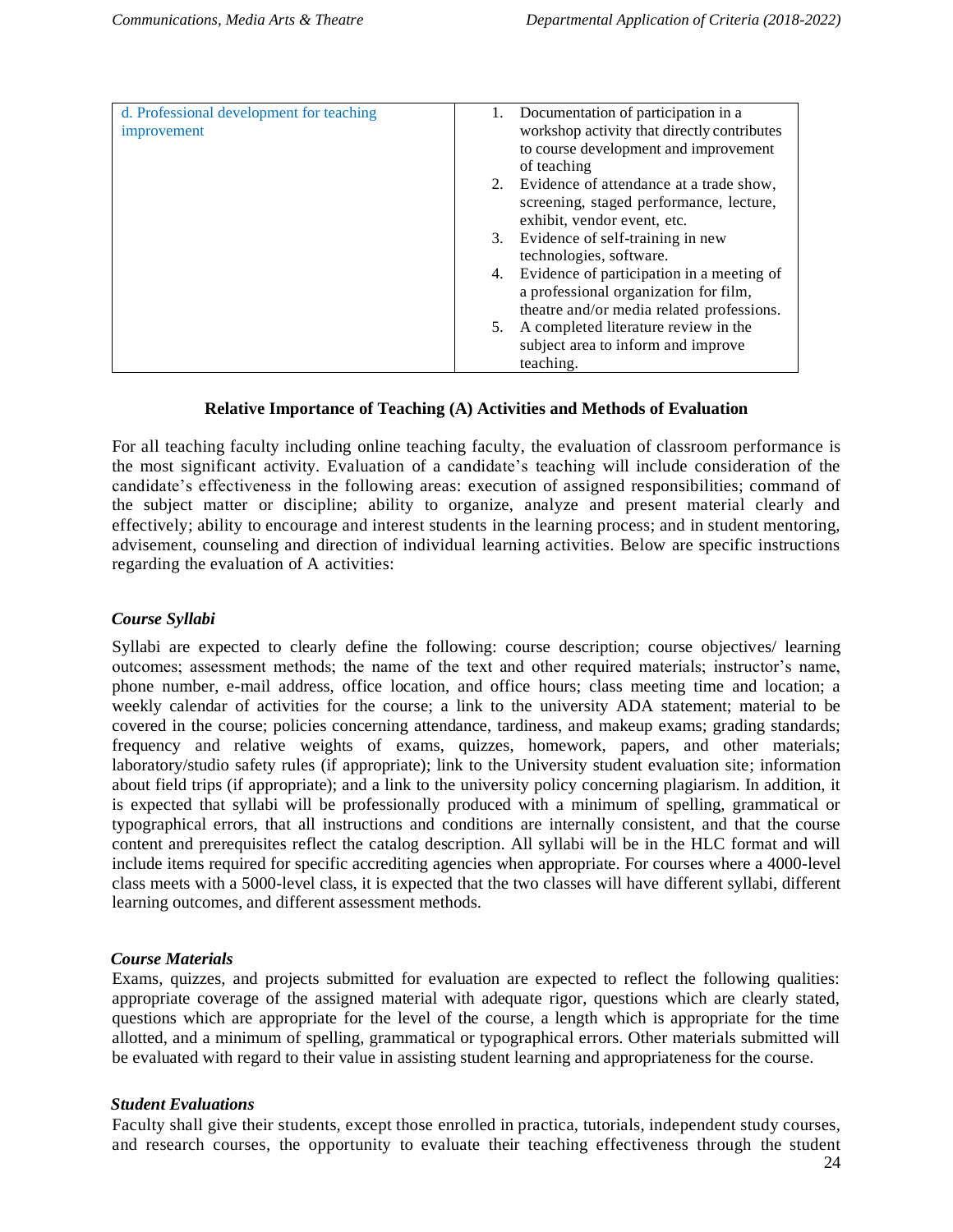evaluations provided online by the University Evaluation Website. The faculty member shall inform students of the evaluation procedure by placing an item in their syllabi that informs the student about the online evaluation procedure and gives the University Evaluation Web Address. The results of these evaluations will be provided to the faculty member only after the course grade has been submitted. The faculty member will place student evaluations for each course evaluated (including student comments) during the review period. The DPC will use the following measurement scale to interpret student evaluations:

> 2.50 to 2.6 for Satisfactory 2.61 to 3.0 for Effective 3.01 to 3.5 for Highly Effective 3.51 to 4.0 for Significant 4.01 to 5.0 for Superior

#### *Teaching Assessment Activities*

All classes should have some form of assessment as required by the CMAT program assessment process. For those courses required to implement special assessment activities for accreditation, general education, or other that the department designates, additional assessment instruments must be administered. Faculty administering such additional assessment instruments must compile the results and return them to the Assessment Coordinator(s) by the specified due date.

#### *Chairperson Evaluation*

For each tenure-track candidate and Unit B faculty member, the Department Chairperson will write a class visitation report. Faculty who are evaluated for post-tenure review may request that the Chairperson conduct a class visitation each year, but, according to the UPI Contract, they are not required to be visited. Each faculty member going up for promotion to Associate Professor, Professor or for PAI must have at least one classroom visitation by his or her Chairperson during the twelve months prior to the deadline for submission of the application for promotion. For online courses, access to the Moodle site must be granted to the peer evaluator to facilitate the evaluation of the faculty member teaching the course. In addition to an evaluation of the lesson observed, the Chairperson's evaluation should also take into account the degree of professionalism displayed in the performance of primary duties and can include additional areas firmly linked to teaching/primary duty performance. Such examples of additional areas are listed below. A Chairperson must have documented evidence if any of these concerns are raised in the classroom evaluation:

- Student complaints
- Availability during office hours
- Responding to students in a timely manner
- Tardiness or early class termination
- Ending class before finals week
- Unexcused, missed, or cancelled classes
- Submission of academic warnings, grades, and other class-related paperwork

#### *Curriculum Revision and Development*

These activities include but are not limited to: new course development, new instructional material development, updated lecture materials and/or assignments, evidence of efforts to develop new courses and new option development. Effectiveness as measured by adoption and implementation of the proposed courses and options should be documented.

#### *Peer Evaluations*

Each faculty member shall include the results of at least one peer evaluation conducted during the evaluation period. Each faculty member going up for promotion to Associate Professor, Professor, or for PAI must have at least one peer evaluation during the twelve months prior to the deadline for submission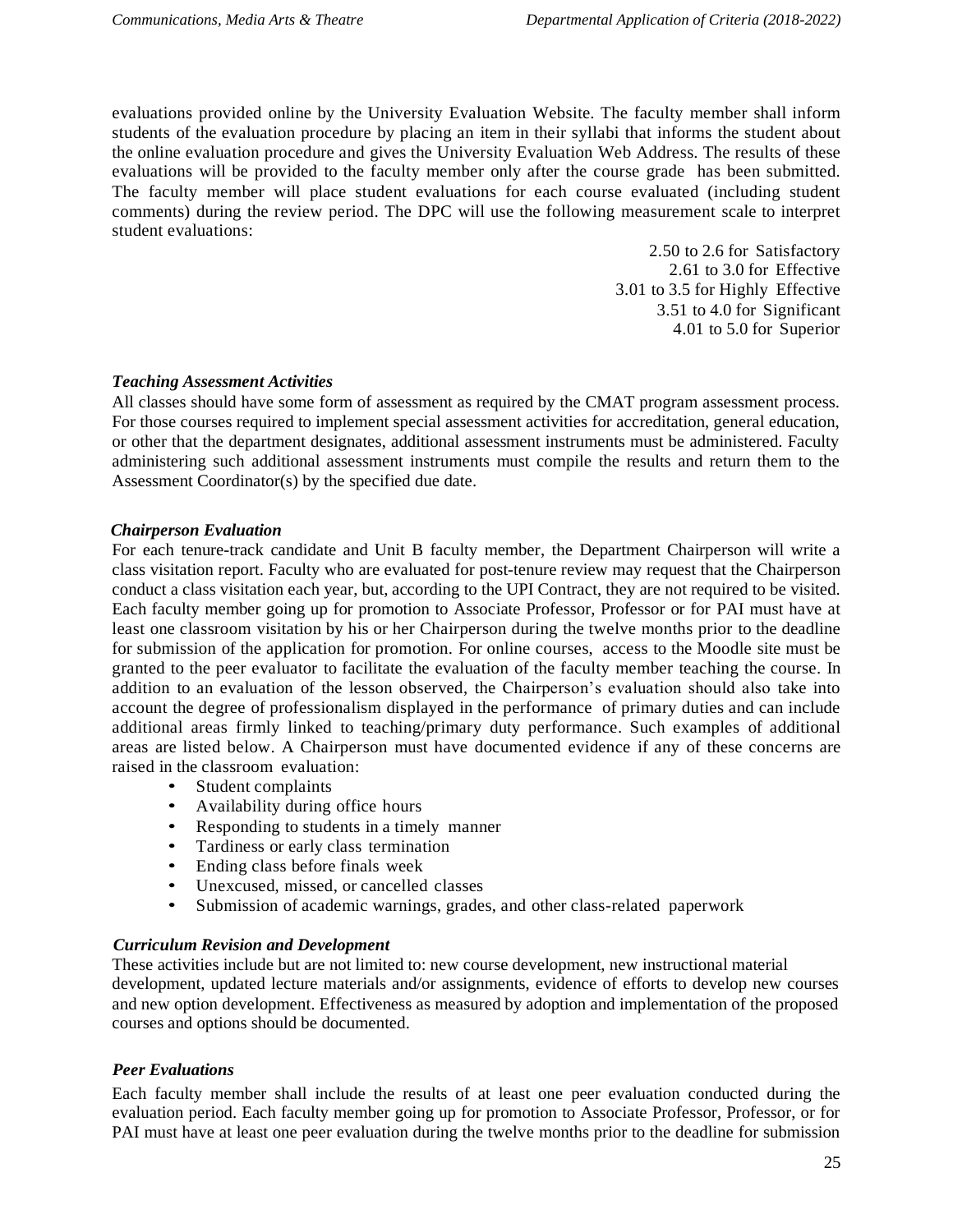of the application for promotion. Faculty who are evaluated for post-tenure review may request, but are not required to obtain, a peer evaluation. For online course evaluations, access to the Moodle site must be granted to the peer evaluator to facilitate the evaluation of the faculty member teaching the course.

#### *Professional Development Activities for Teaching Improvement*

These activities include but are not limited to activities that specifically contribute to course development and improvement of teaching, attendance at theatrical or performance events, attendance at a trade show, screening, lecture, exhibit, media vendor event, participation in short courses, conferences and workshops, self-training in new technologies or software, participation in a meeting of a professional organization for film, theatre and/or media related professions, attainment of additional degrees, sabbaticals, fellowships, and other teaching related, educational experiences. Documentation of participation must be provided for consideration. Documentation of participation in an activity that contributes to course development and improvement of teaching is required. A written account of literature review, other research, or self-training completed that strengthens faculty teaching is also acceptable.

| <b>Types of B Activities</b>                                                                                                                 | <b>Required Materials for Evaluation</b>                                                                                                                                                           |  |
|----------------------------------------------------------------------------------------------------------------------------------------------|----------------------------------------------------------------------------------------------------------------------------------------------------------------------------------------------------|--|
| a. Research Release Time                                                                                                                     | Letter of evaluation<br>Synopsis of activities related to the primary duty                                                                                                                         |  |
| b. Program Coordinator or<br><b>Administrative Release</b><br><b>Time</b>                                                                    | Letter of evaluation<br>Synopsis of activities related to the primary duty                                                                                                                         |  |
| c. Academic Release Time                                                                                                                     | Letter of evaluation<br>$\bullet$<br>Synopsis of activities related to the primary duty                                                                                                            |  |
| d. Assessment Release Time                                                                                                                   | Letter of evaluation<br>Synopsis of activities related to the primary duty<br>Representative assessment reports<br>Evidence of attendance at assessment meetings<br>٠                              |  |
| e. Advising Release Time                                                                                                                     | Letter of evaluation<br>Synopsis of activities related to the primary duty<br>of completed advisor<br>Summary<br>(ii)<br>surveys<br>available)<br>Evidence of attendance at advising meetings<br>٠ |  |
| f. Other Types of Release<br>Time, including CSU TV,<br><b>CSU Radio, CSU Theatre,</b><br>and CSU Theatre Coordinator<br><b>Release Time</b> | Letter of evaluation<br>$\bullet$<br>Synopsis of activities related to the primary duty<br>٠<br>Supporting documents such as playbills, flyers,<br>$\bullet$<br>meeting agendas and/or minutes     |  |

#### **Primary Duty Materials To Be Evaluated (Type B Activities)**

#### **Relative Importance of Primary Duty (B) Activities and Methods of Evaluation**

The performance of primary duties (beyond required classroom activities) are as central to the teaching function of the institution as direct instruction. The acquisition of resources, activities directed at program improvement and other professional development activities that are assigned must be evaluated. The division of CUEs between teaching and primary duties, as listed on the approved and revised faculty workload assignment, will dictate the relative importance between these two categories where required. Compensated duties or other activities where release time has been provided do not diminish the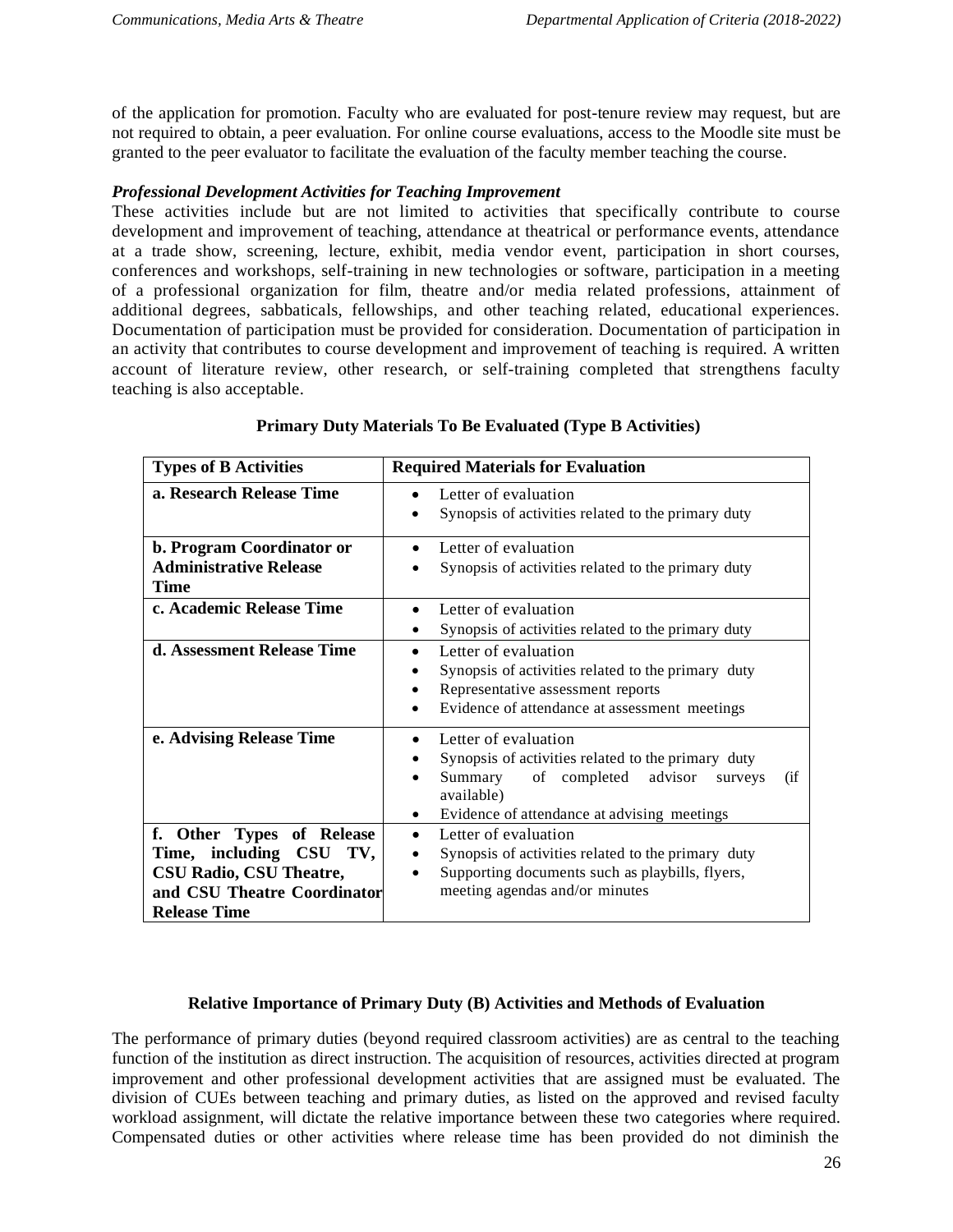importance of direct instructional activities, but should be viewed as significant in accord with one's professional development and the mission of the university. Below are specific instructions regarding the evaluation of B activities:

#### *Synopsis of activities related to the primary duty*

Documentation of attendance at activities related to the assigned primary duties is required. Additional documentation that may be required includes: the maintenance of appropriate and accessible records, copies of progress reports submitted, attendance at workshops, training courses or other development programs related to the primary duty. If release time has been granted for research, then a narrative summary of the research performed must be included in this section even if details of the conduct and product of research is reported in the research section. If release time has been granted for being a program coordinator, then the results of being a program coordinator may still be reported in the service section.

#### *Program Improvement/Acquisition of Resources*

Significant improvements to a program and/or acquisition of resources to improve a primary duty activity should be documented and explained (example: an advisor develops a method for improving the quality and efficiency of advising).

#### *Professional Development for Program Improvement*

These activities include, but are not limited to participation in short courses, conferences and workshops, and other programs related to program improvement or development. Documentation of participation in professional development activities must be provided for consideration to be given in the portfolio. Activities include but are not limited to attendance at theatrical or performance events, attendance at a trade show, screening, lecture, exhibit, media vendor event, participation in short courses, conferences and workshops, self-training in new technologies or software, participation in a meeting of a professional organization for film, theatre and/or media related professions, attainment of additional degrees, sabbaticals, fellowships, and other teaching related, educational experiences that directly contribute to course and teaching development. Documentation of participation coupled with a justification that speaks to the ways in which activities support course and teaching development must be provided for consideration. Documentation of participation in an activity that contributes to course development and improvement of teaching is required. A completed literature review or selftraining completed with an explanation of how the activity contributes to program improvement isalso acceptable.

#### **Research/Creative Activity for Unit B Faculty**

Unit B faculty are encouraged to become engaged in activities that foster their growth and development. While not required by the *Contract* to engage in Research and Creative activities, Unit B faculty may, for informal purposes only, supply materials that document their research/creative activities during the evaluation period.

# **Service Activity for Unit B Faculty**

Unit B faculty are encouraged to become engaged in activities that foster their growth and development. While not required by the *Contract* to engage in Service activities, Unit B faculty may, for informational purposes only, supply materials that document their Service activities during the evaluation period.

#### **Distance Education Policy for CMAT**

The policy below outlines the Communications, Media Arts and Theatre Department's distance education policy. General definitions and other information can be found in the *2018 – 2022 Contract* "Appendix G: Distance Education."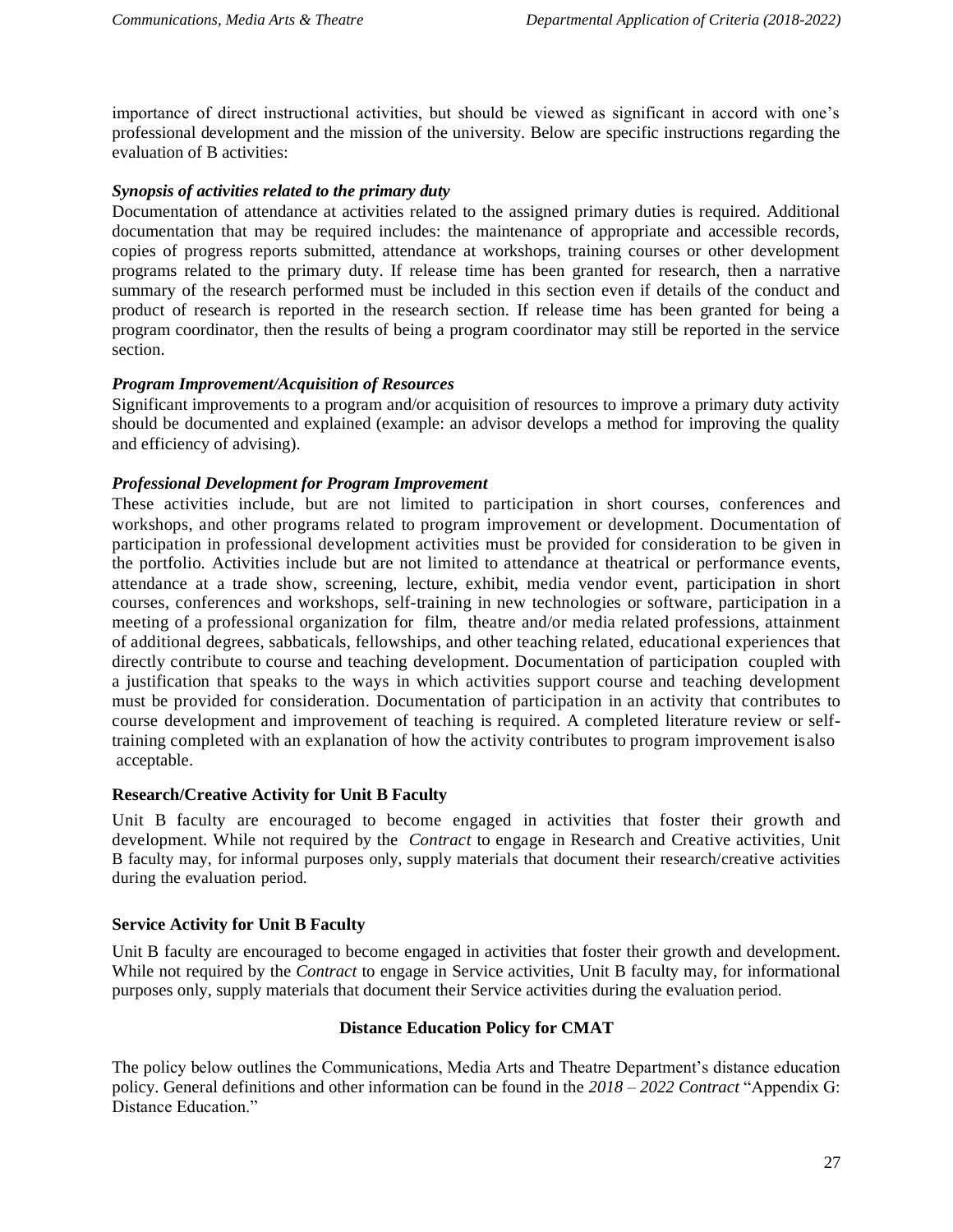- A. Currently approved department courses to be offered online:
	- 1. CMAT 1140: Business Communication; CMAT 2150: Mass Communications; CMAT 2210: Interpersonal Communication; 2460: Public Relations I; CMAT 2500: Media and Social Justice; CMAT 3690: Mass Communication Research; CMAT 4316: Media Adaptation; and CMAT 4362: Issues in Broadcasting
- B. Criteria for approval process of new online/hybrid courses and curriculum. It is required that faculty members have taken the CSU Online Certification Training before proposing online/hybrid course additions and/or changes. If convenient training sessions are not available prior to offering the course, the CMAT faculty may teach the class under the mentorship of another trained CMAT faculty member.
	- 1. The faculty member will submit a formal new course addition proposal or, in case of an existing course, a course change proposal to the department curriculum committee. It must be identified as to whether the course will be offered as a hybrid or an online course. If both, separate applications must be submitted.
	- 2. Approval for the course addition or change will move forward as per any necessary curriculum actions.
- C. Method for evaluating hybrid and online courses.
	- 1. All distance education courses and instructors will be evaluated by students if there are six or more students in the course. Evaluation will occur via the current means required by CSU.
	- 2. The instructor will provide access to online course shells for peer and chairperson evaluations, if warranted, of the effectiveness of the course and faculty member's teaching.
	- 3. The instructor will be evaluated based upon requirements outlined in the *Contract* and DAC.
- D. Process for selecting faculty to teach hybrid or online courses.
	- 1. The faculty member is required to have successfully taken the CSU Online Certification Training (OCT) facilitated by CTRE.
	- 2. Course assignment will be based on program need, course load, and then seniority.
- E. Considerations of online instruction for retention, promotion, PAI, and tenure award processes.
	- 1. Faculty assigned to distance education courses shall retain the responsibility and authority for the academic administration and oversight of the distance education course. The assigned faculty member shall have full control of the content of the course unless the course is governed by learning objectives and/or assessments required by the program and/or General Education.
	- 2. Faculty assigned to distance education courses shall have the same profile (expertise, experience, rank) as the faculty assigned to traditional campus courses.
	- 3. Faculty assigned to distance education courses shall receive equivalent recognition of teaching and scholarly undertakings related to distance education programs corresponding with their efforts in traditional, on---campus course facilitation activities.
- F. Process for assisting faculty members teaching Internet courses to be adequately prepared to teach and prepare required course materials.
	- 1. CTRE is expected to provide improvement opportunities for faculty to increase their knowledge of distance education methodologies, online instructional design, use of innovative technology to facilitate online instruction, student assessment and evaluation in online instruction, understanding of best practices in online instruction and improving faculty instructional skills.
	- 2. CTRE is expected to provide timely assistance and support to faculty members teaching online courses.
	- 3. CSU's Information Technology Division, or appropriate information technology unit, is expected to provide adequate equipment (including equipment maintenance), software, and communications access to faculty to support communication with students, collaborating institutions, and other faculty for approved platforms and initiatives.
- G. Process for making recommendations for changes and improvements to Internet courses and the supporting infrastructure.
	- 1. The department will review all institutional course evaluation results for online/hybrid